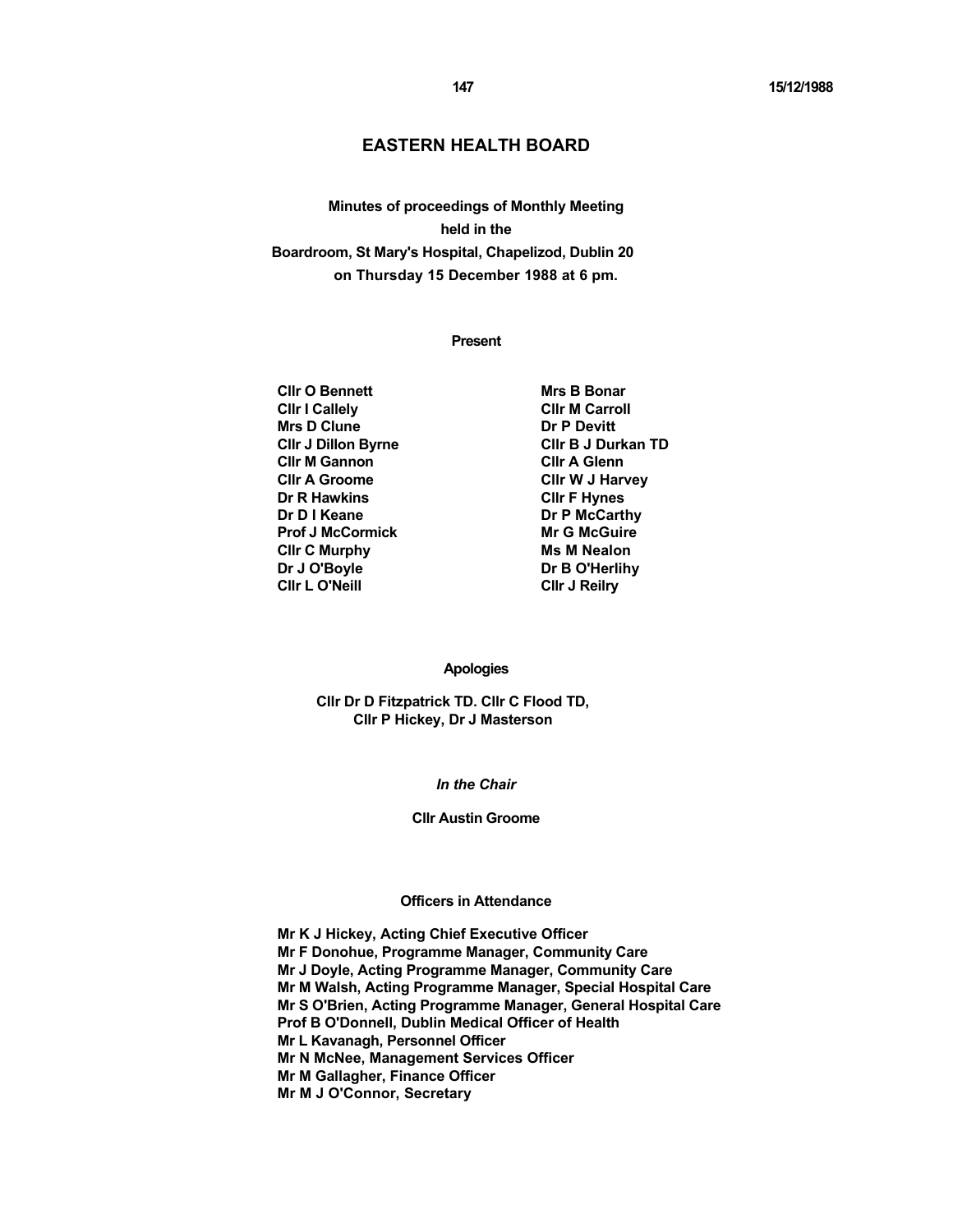#### **127/88 CONDOLENCES**

**On the proposal of the Chairman votes of sympathy were passed with the following:**

- **1 Tina Berrigan, Community Welfare Service, on the death of her father.**
- **2 Deirdre Ryan, Community Welfare Service, on the death of her father.**
- **3 Dr Joseph O'Neill, Medical Officer, St Vincent's Hospital, Athy, on the death of his sister.**
- **4 Pat Deck, Management Services Department, on the death of his father.**
- **5 Jo Hughes, Accounts Section, on the death of her father.**
- **6 The relatives of Sister Paschal Caffrey, St Vincent's Hospital, Athy.**
- **7 Attracta Doran, Community Welfare Officer, Coolock, on the death of her father.**
- **8 Mr Seamus Murphy, Administrator, Special Hospital Care Programme (Clontarf), on the death of his father.**
- **9 Dr Michael McGuinness, Clinical Director, St Ita's Hospital, on the death of his brother.**
- **10 Dr Una O'Donnell, Clinical Director, on the death of her mother.**
- **11 Mr Jack O'Reilly, Community Welfare Service, on the death of his brother.**

## **128/88**

## **CHAIRMAN'S BUSINESS**

**The Chairman read the following report which was noted by the Board.** 

**1. It is with regret that I have to inform members that I have received the following letter from our Chief Executive Officer. Mr P B Segrave:**

## *"Dear Chairman,*

*In July 1987, when the Board kindly agreed to my secondment, I stated that the period of secondment would enable me, in consultation with my Medical Adviser, to reach a decision on my future in relation to the post of Chief Executive Officer of the Eastern Health Board.* 

*Against this background and the responsibilities I have to others, particularly the Board, our Management and staff, I have very reluctantly decided to avail of the Early Retirement Scheme. I am therefore resigning from the post of Chief Executive Officer, my last date of duty being today, 14th December, 1988.* 

*I am very grateful to you and to the other members of the Board for your continued consideration and also wish to place on record my appreciation of Mr Kieran Hickey and the other members of our Management Team and our staff and to again thank them for their particular efforts.* 

*Finally, I wish to thank you personally for your kind understanding.* 

*yours sincerely, P B Segrave"* 

**I also wish to inform members that Mr Kieran Hickey has been appointed as temporary Chief Executive Officer in accordance with the provisions of Section 13(9) of the Health Act, 1970, pending the making of arrangements for the permanent filling of the post.**

**I understand that Mr Segrave will continue to work on a part-time basis with the Minister and the Department of Health. I am sure members will join with me in wishing him every success in the future.**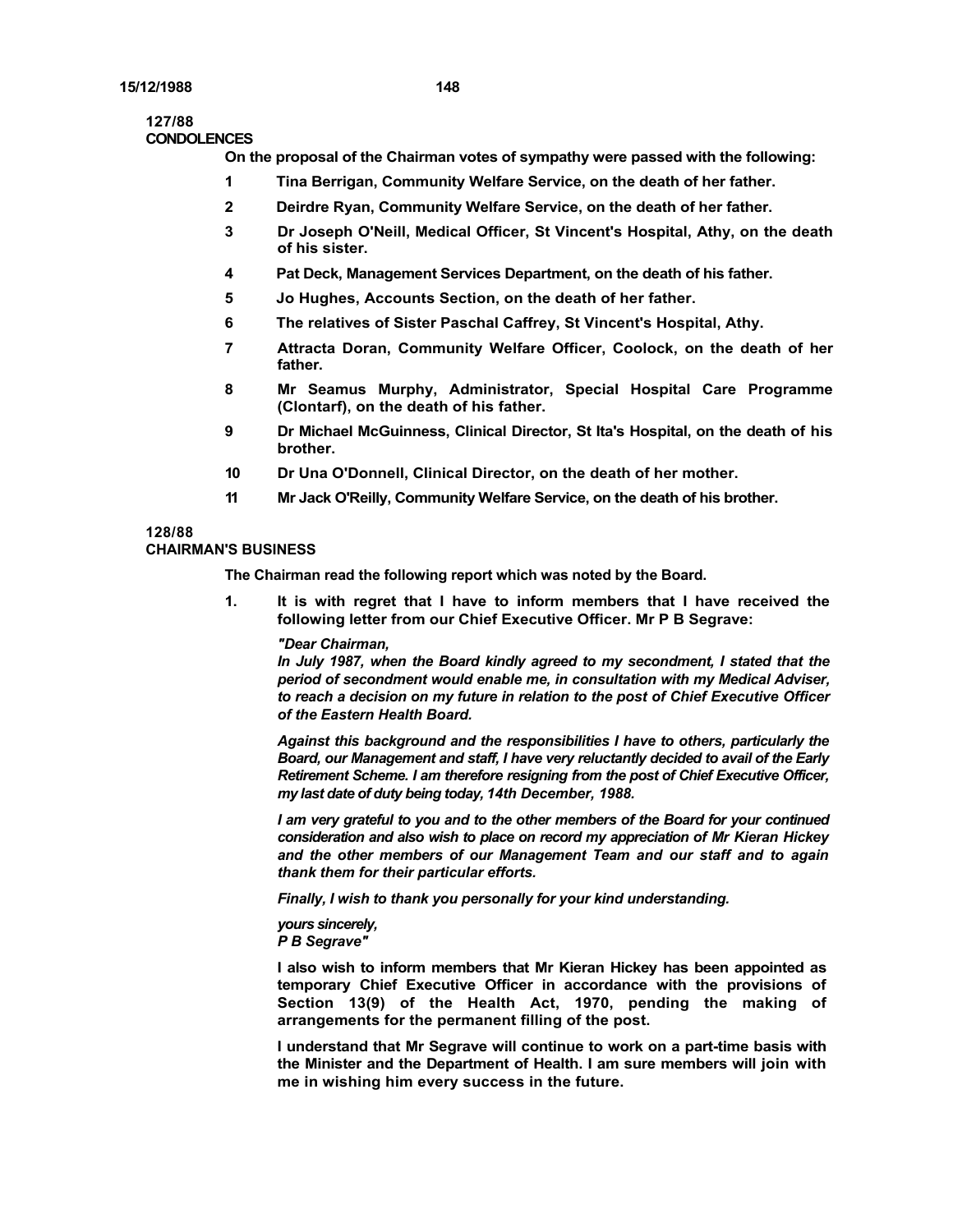**Our best wishes also go to Mr Hickey on his appointment as temporary Chief Executive Officer.**

- **2.** *January 1989 Meeting of Board* **With the members' agreement it is proposed to hold the January meeting of our Board on Thursday 12 January 1989 at 6 pm.**
- **3.** *Budget Allocation for 1989*

**The letter of allocation received at the mèeting of Chairmen and Chief Executive Officers with the Minister for Health on 2 December last has been circulated for the information of members with the Agenda for this meeting.**

**The Budget Working Group has already had a preliminary meeting to consider this matter and will be meeting again early in January. That meeting will take place on Tuesday 10 January 1989 at 11 am.**

**I have decided to arrange a Special Meeting of our Board on 19 January 1989 to consider the report of the Budget Working Group on our 1989 Allocation.**

- **4** *Other Special Meetings of our Board*
	- **(a) 16 February 1989 to consider the needs of the health service in the Tallaght area.**
	- **(b) 9 March 1989 to further consider future services for the elderly.**

#### **5.** *Person of the Year Award*

**Members are probably aware that Nurse Alice Leahy, a member of our Board's staff who works with Trust, was chosen for a 'Person of the Year' Award in recognition of her work with the homeless. I am sure you will agree that we should offer Nurse Leahy our sincere congratulations.**

**6.** *January Meeting of the Special Hospital Care Programme Committee*  **Please note that the January Meeting of the Special Hospital Care Programme Committee will be held in St Columba's, Armagh Road, Crumlin on Monday 9 January 1989 at 11 am'.**

#### **129/88**

**CONFIRMATION OF MINUTES OF SPECIAL MEETING HELD ON 19 OCTOBER 1988. AND OF MONTHLY MEETING HELD ON 3 NOVEMBER 1988** 

> **The minutes of the special meeting held on 19 October 1988. and of the monthly meeting held on 3 November 1988. having been circulated, were confirmed on a proposal by Cllr Callely. seconded by Cllr Carroll.**

#### **130/88**

# **QUESTIONS TO THE CHIEF EXECUTIVE OFFICER**

**On a proposal by Cllr Gannon, seconded by Mrs Bonar, it was agreed to answer the questions which had been lodged.** 

**(i)** *Cllr Dr D Fitzpatrick, TD*

**'What is the ratio of permanent and temporary nursing staff in:**

- **(a) the Psychiatric Nursing Service, and**
- **(b) the General Nursing Service?'**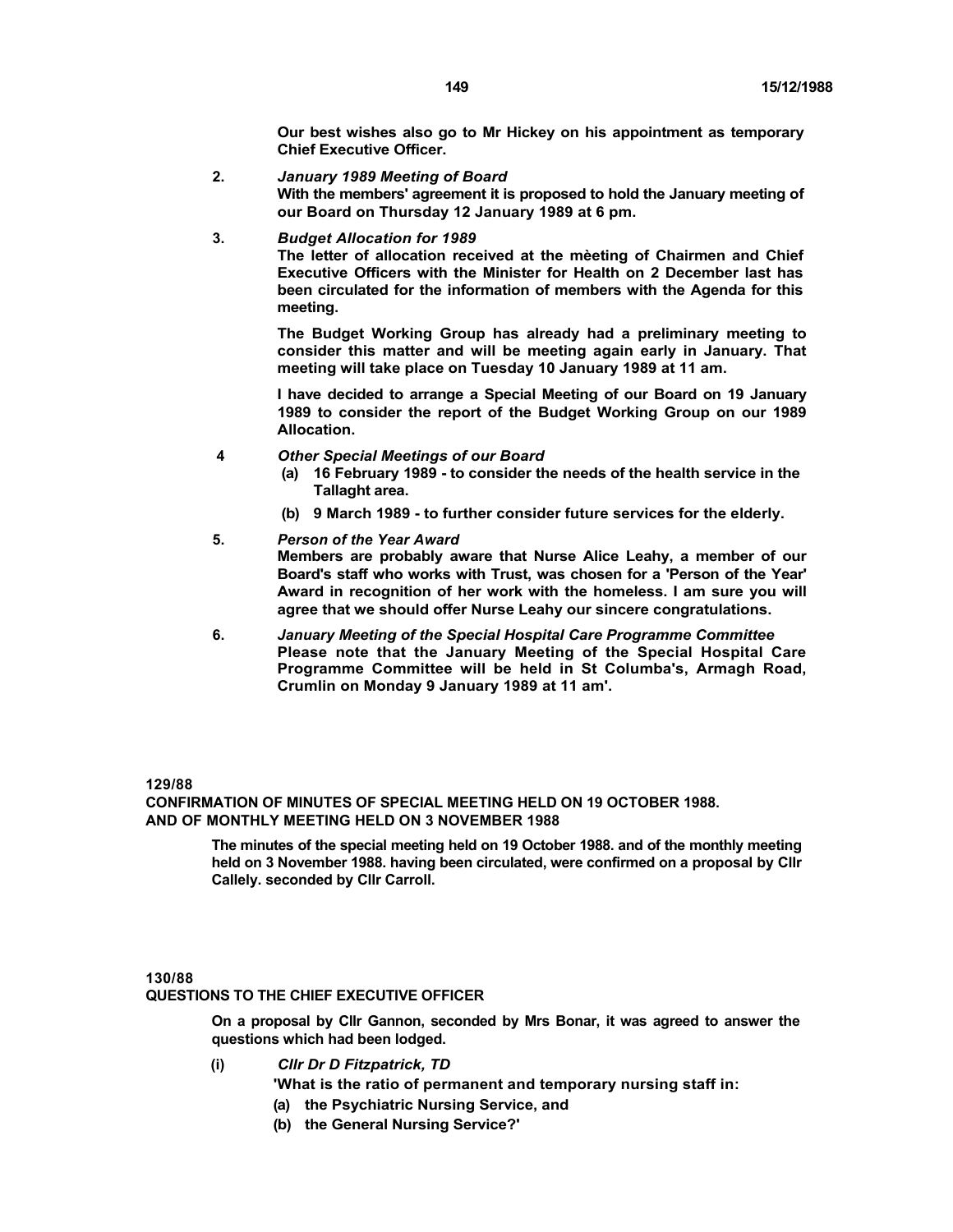**Reply** 

**The situation with regard to the three main streams of nursing (psychiatric general and public health) is as follows:** 

|                    | <b>Perrmanent</b> | Temporary (T) Total |       | <b>Ratio PJ</b> |  |
|--------------------|-------------------|---------------------|-------|-----------------|--|
| <b>Psychiatric</b> | 1.015             | 304                 | 1.319 | 3.3:1           |  |
| General            | 727               | 324                 | 1.051 | 2.2:1           |  |
| <b>Public</b>      | 379               | 91                  | 470   | 4.1:1           |  |
| TOTAL              | 2.121             | 719                 | 2.840 | 2.7:1           |  |

**The above figures do not take account of 73 nursing posts recently approved by the Minister for conversion from temporary to permanent.** 

**A small number of nursing posts is approved for filling on a monthly basis and it is anticipated that a significant number will be cleared for permanent filling in the New Year.** 

**(ii)** *Cllr I Callely*

**'Can the Chief Executive Officer advise what record or registration is kept of the various illnesses/diseases in the Eastern Health Board area. Anorexia, Schizophrenia, attempted suicide, partial mental disturbance, etc. and other such illnesses/diseases which may not be easily visible but require the services of the Board.** 

**Are there accurate statistics available for our Board's area? Could I receive a breakdown of same?'** 

*Reply* 

**In the recording of the incidence of mental and related illnesses for statistical and research purposes, our Board co-operates with the Health Reseach Board (formerly known as the Medico-Social Research Board).** 

**The Health Research Board operates a national psychiatric in-patient recording system and publishes reports annually.** 

**The most recent in-patient figures available for the Eastern Hearth Board from the Hearth Research Board are for the year 1985 and are set out hereunder:** 

| <b>Diagnosis</b>                   | Incidence per 100.000 of population |                       |  |
|------------------------------------|-------------------------------------|-----------------------|--|
|                                    | All admissions                      | <b>New Admissions</b> |  |
| <b>Organic Psychoses</b>           | 39.2                                | 19.0                  |  |
| Schizophrenia                      | 161.3                               | 28.7                  |  |
| <b>Other/Unspecified Psychoses</b> | 2.6                                 | 0.8                   |  |
| <b>Depressive Disorders</b>        | 235.3                               | 85.8                  |  |
| Mania                              | 53.7                                | 12.0                  |  |
| <b>Neuroses</b>                    | 47.6                                | 16.5                  |  |
| <b>Personality Disorders</b>       | 40.9                                | 14.3                  |  |
| Alcohol abuse/Alcohol              |                                     |                       |  |
| <b>Psychoses</b>                   | 165.3                               | 58.0                  |  |
| <b>Drug Dependence</b>             | 6.1                                 | 2.5                   |  |
| <b>Mental Handicap</b>             | 7.4                                 | 1.7                   |  |
| <b>Unspecified</b>                 | 1.7                                 | 1.6                   |  |
| All diagnosis                      | 761.5                               | 246.1                 |  |

**In relation to anorexia, this is subsumed into another broader category, and white it is not readily available, a facility exists whereby this can be extracted from the computer on request The information will take a short while to extract but will be forwarded when it becomes available.**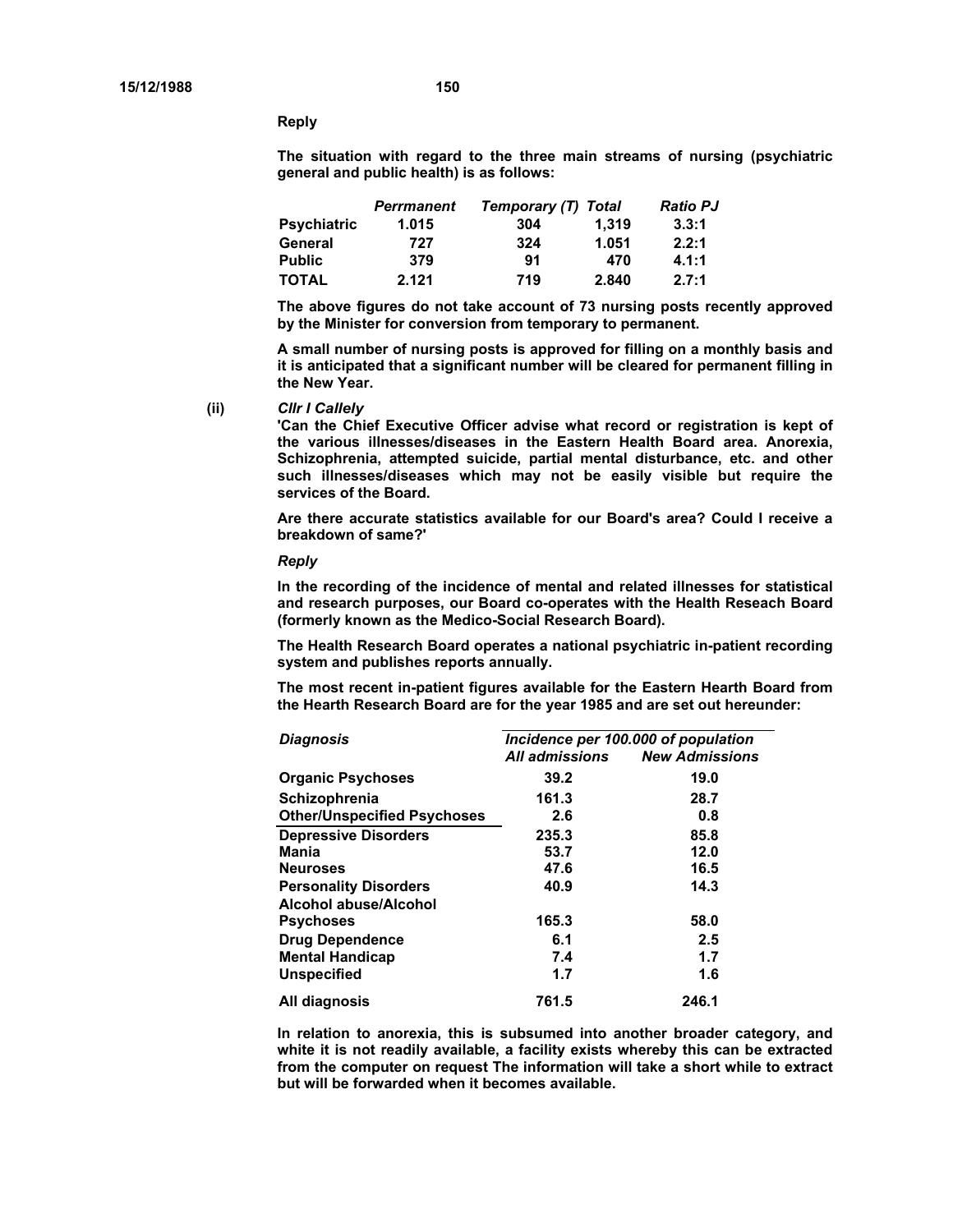**The incidence of para-suicides is not recorded by the Hearth Research Board. However, the Report of our Board's Working Party is expected to be available in February/March 1989.** 

**(iii)** *Cllr Dr D Fitzpatrick TD* 

**'Is the Health Board making any arrangements to have its Health Care staff inoculated against Hepatitis and, if so, when do they mean to start?'** 

#### *Reply*

**Vaccination of Health Board staff against Hepatitis B has been ongoing for the past twelve months. The following have been covered:** 

**Staff of Central Mental Hospital, Dundrum Staff of St Loman's Hospital Staff of St lta's Hosprtal, Portrane Staff of St Brendan's Hospital Staff of Cherry Orchard Hospital Ambulance Staff Staff of Dental Service Staff in various areas who are deemed to be at risk. In all approx. 1,000 staff have been vaccinated to data** 

**(iv)** *Cllr B Durkan TD* 

**'To ask the Chief Executive Officer to state the amount of money paid by the Eastern Health Board to deserving applicants in respect of funeral grants in 1987 and to date in 1988, and the average amount paid in respect of individual cases in the aforementioned area in due course'?** 

#### **Reply**

**The total amounts paid in Supplementary Welfare Allowance to assist with funeral expenses during the years in question were:** 

| 1987     | 1988 (to 30/11/1988) |
|----------|----------------------|
| £154,834 | £162.709             |

**The average amount paid in each individual case was:** 

| 1987    | 1988    |
|---------|---------|
| £273.56 | £294.25 |

**(v)** *Cllr B Durkan TD* 

**'To ask the Chief Executive Officer to state the current proposals of the Eastern Health Board in respect of expenditure towards the Special Task Force Home Improvements for the Elderly, the total amount available for such work in 1988, the total spent to date and the total value of outstanding works needing attention'.** 

#### *Reply*

**The Home Improvement Scheme for the Elderly, which is funded by the Department of the Environment, is presently operated with six teams which are deployed throughout our Board's area.** 

**Interviews have recently been held to fill a vacant post of foreman and an appointment will be made in the New Year. This will restore the number of teams to the original complement of seven.** 

**The total allocation made available by the Department of the Environment for 1988 is £313,000, which includes a special 'once off' allocation of £48,000.**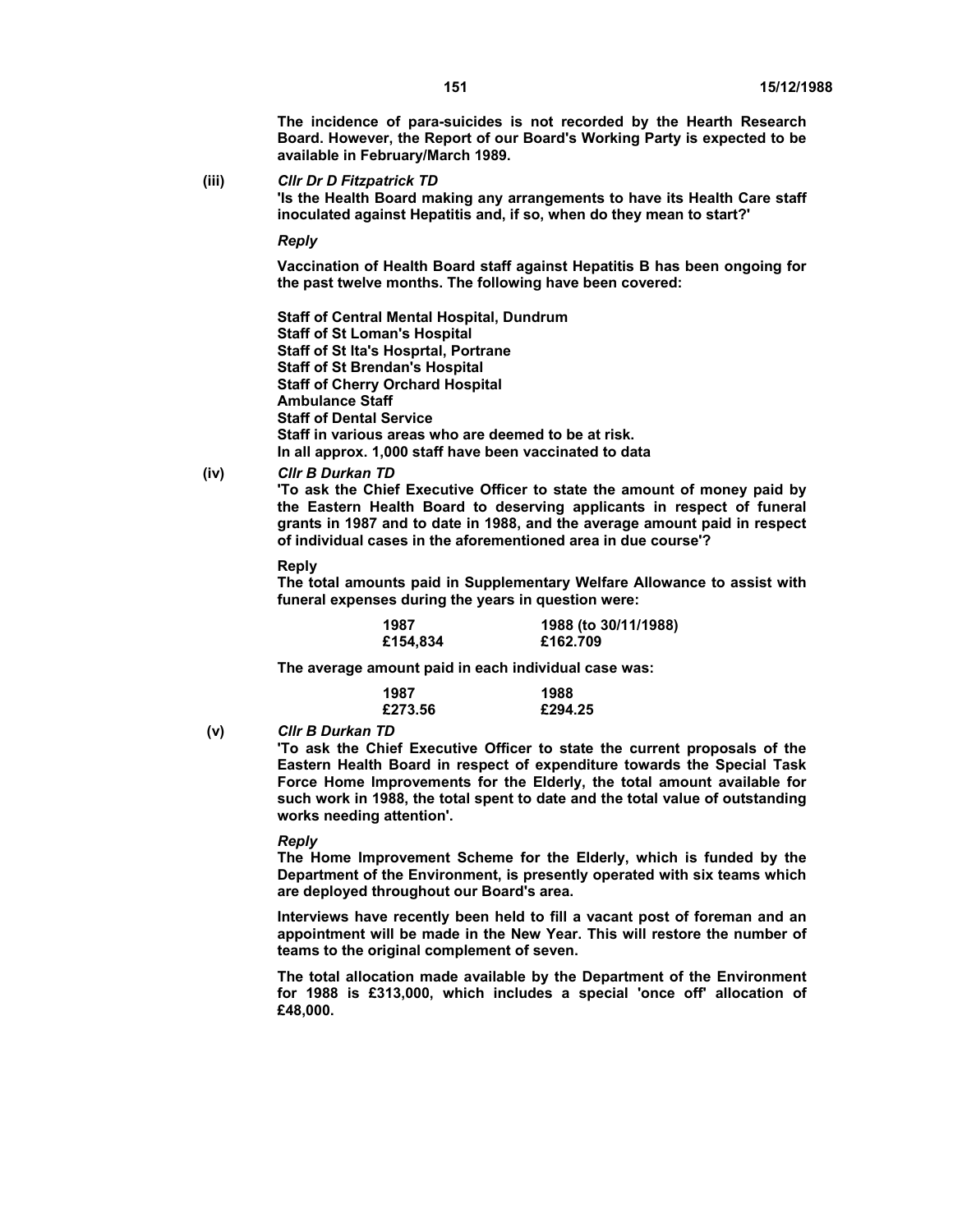**Expenditure on the scheme to 30 November 1988 amounted to £305.854.** 

**It is not possible to state the total value of the outstanding works pending detailed examination and costings. However, on an average basis, the cost of the 247 applications which are in various stages of assessment at present would amount to £270,000 approximately.** 

- **(vi) Dr R Hawkins** 
	- **(a) What arrangements have the Eastern Health Board made for** 
		- **1. Repeat prescriptions**

**2. Computerisation of records and prescriptions under the new Scheme? (b) Can the Hearth Board circulate an estimate of the doctors' basic income** 

**under capitation with the proposed new contract?**  (c) Will the Health Board certify the doctors' panel before Janaury 1<sup>st</sup> and issue **him/her with a full up-to-date patient master file before January 1st?** 

**(d) Are the monitoring procedures of the new contract adequate for the needs of the Health Board?'** 

#### *Reply*

**I understand that the details of the Contract are still under consideration by the Irish Medical Organisation and the Department of Health, and until such time as these have been finalised, I am not in a position to give the detailed information sought in relation to items (a), (b) and (d).** 

**With regard to item (c) we have recently requested GMS doctors to advise us of any required amendments to their panels known to them. Other reviews are also being carried out and win be concluded shortly.** 

#### **131/88**

#### **CHIEF EXECUTIVE OFFICER'S REPORT**

**The Chief Executive Officer read the following report which was noted by the Board:** 

**1. I have circulated, with the agenda for the meeting, the following letters:** 

**(a) Letter dated 7 November 1988, from the Department of Health regarding the extra payment of allowances for one week in December (equivalent to 65% of the value of a single week's payment)** 

**(b) Letter dated 8 November 1988, from the Department of Social Welfare enclosing a list of Organisations in our area which were allocated grants from National Lottery Funds for the Scheme of Grants to Voluntary Bodies in the Social Services area.** 

**(c) Letter dated 21 November 1988, from the Department of Health regarding the grant from National Lottery Funds of £10,000 to AIM – the campaign of Family Law Reform, and £5,000 to the Marriage Counselling Service Limited, Grafton Street, Dublin 2.** 

**(d) Letter dated 21 November 1988, from the Department of Hearth enclosing a copy of the Infectious Diseases (Amendment) Regulations1988 which designate infectious parositis (mumps) as a notifiable disease.** 

#### **2.** *Review of Dental Services*

**At the November meeting of our Board I informed members regarding the comprehensive review of the arrangements for the provision of dental services to eligible persons in our Board's area by Mr Fred Donohue and Dr John Clarkson, the Deputy Chief Dental Officer from the Department of Hearth.**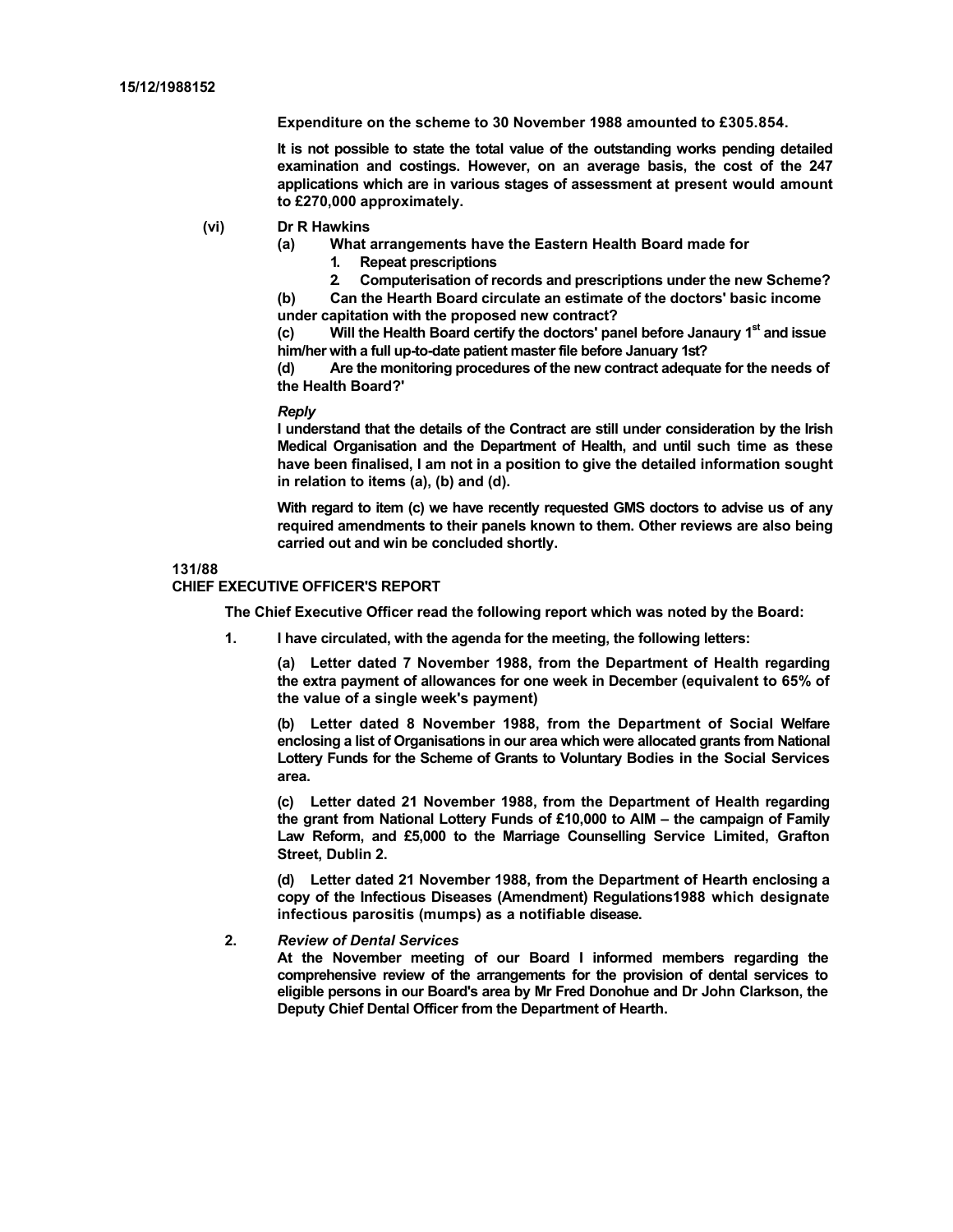**I am glad to report that the review has commenced and that their report is expected in mid-March 1989.** 

#### **3.** *Rape Crisis Centre - Review*

**I wish to advise members that arrangements have been made to carry out a review aimed at defining the level and cost of ongoing services required by our Board from the Rape Crisis Centre.** 

**4.** *Commissioning of new Hostel for Women and Children at Regina Coeli*  **Arrangements for the appointment of the Supervisor and other staff are well in hand. The target date for transfer from Brú Chaoimhin to Regina Coeli is mid-February, 1989.** 

#### **5.** *Medical Cards for Over 16s*

**I undertook at the November Board meeting to clarify the position in relation to young persons over the age of 16 with regard to eligibility for medical cards.** 

**The following eligibility criteria apply to this group:** 

- **1. Persons aged 16 to 25 years, including students, who are eligible for medical cards are**
- **(a) persons dependent on medical card holders**
- **(b) independent persons with means within the medical card guidelines**
- **(c) cases of undue hardship**
- **(d) persons with entitlement under the EEC Regulations and**
- **(e) persons in receipt of a Disabled Persons Maintenance Allowance**
- **2. Persons aged 16 25 years, including students, who are ineligible for medical cards are**

**(a) persons (other than those at 1) who are dependents of persons who are not medical card holders and** 

**(b) independent persons whose income does not fall within the medical card guidelines.'** 

# **132/88**

#### **BAGGOT STREET HOSPITAL/REPORT ON SERVICES**

**Report number 10/1988 (copy filed with official minute) from the Deputy Chief Executive Officer, which had been circulated with the Agenda, was considered and noted by the Board.** 

# **133/88**

**DISPOSAL OF PROPERTY AT 11/13 CLONSKEAGH ROAD, DUBLIN 6** 

**The following report no. 11/1988 from the Deputy Chief Executive Officer was submitted:** 

**'Notice is hereby given pursuant to Section 83 of the Local Government Act 1946, that it is proposed to dispose of the property described below which is no longer required for the purpose of the powers and the duties of our Board.** 

#### *Statutory Information*

- **1. Two houses at 11 and 13 Clonskeagh Road, Dublin 6.**
- **2. The said property was transferred to our Board by the Dublin Health Authority.**
- **3. It is proposed to dispose of the property to Mr Anthony Murray, 8 Hermitage Park Road, Lucan, Co Dublin.**
- **4. The consideration in respect of the disposal is £127,500.**

**At a meeting of our Board to be held after the expiration of ten clear days from the date of the sending of this Notice, our Board may resolve as follows:**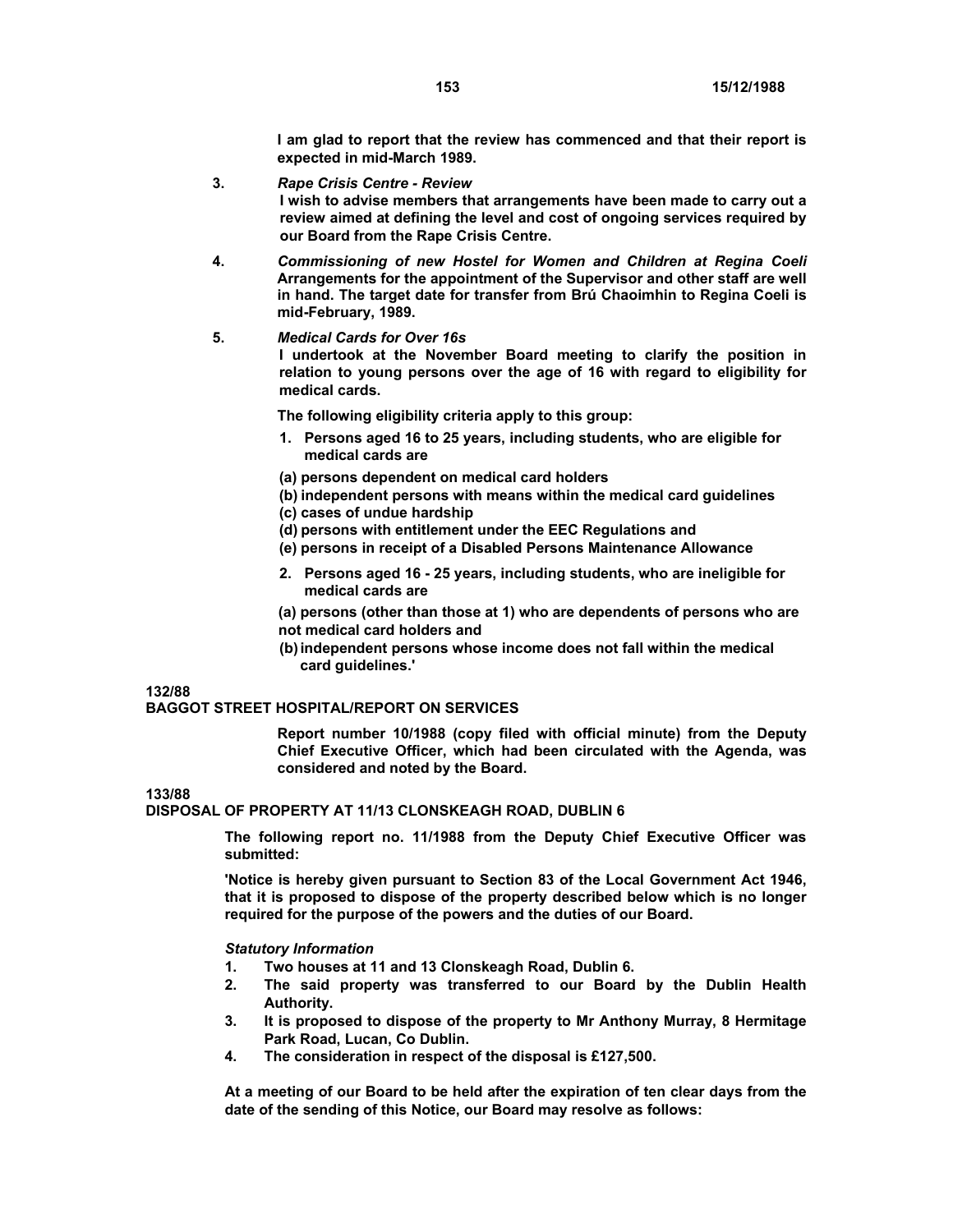- **(a) That the disposal shall be carried out in accordance with the terms specified in the resolution, or**
- **(b) That the disposal shall not be carried out.**

**If our Board resolves that the disposal shall be carried out in accordance with the terms specified in the resolution, the disposal may, with the consent of the Minister, be carried out in accordance with those terms.** 

**If our Board resolves that the disposal shall not be carried out, then the disposal shall not be carried out.** 

**If our Board does not pass a resolution, the disposal may, with the consent of the Minister, be carried out.'** 

**On a proposal by Cllr. Carroll, seconded by Cllr. Harvey, It was agreed to adopt the proposal contained in the report.** 

**134/88** 

**DISPOSAL OF PROPERTY AT JOHNSTOWN BRIDGE, ENFIELD. CO KILDARE** 

> **The following report no. 12/1988 from the Deputy Chief Executive Officer was submitted:**

**'Notice is hereby given pursuant to Section 83 of the Local Government Act 1946, that it is proposed to dispose of the property described below which is no longer required for the purpose of the powers and duties of our Board.** 

**Statutory Information** 

- **1. (a) Old Dispensary building and c.1/4 acre (Lot 1)** 
	- **(b) Site c.V2 acre (Lot 2)**
	- **(c) C 6 acres of farm land (Lot 3) at Johnstown Bridge, Enfield, Co. Kildare.**
- **2. The said property was transferred to our Board by Kildare County Council.**
- **3. It is proposed to dispose of the property as follows:** 
	- **Lot 1 to Ms Noreen Conlon, Cadamstown, Broadford, Co. Kildare Lot 2 and 3 to Mr Michael McNally, Johnstown Bridge, Enfield, Co Kildare.**
- **4. The considerations in respect of the disposals are as follows:** 
	- **Lot 1 : £ 7,000 Lot 2 : £ 3.000 Lot 3 : £23,750**

**At a meeting of our Board to be held after the expiration of ten clear days from the date of the sending of this Notice, our Board may resolve as follows:** 

- **(a) That the disposal shall be carried out in accordance with the terms ?oecified in the resolution, or**
- **(b) That the disposal shall not be carried out.**

**If ? Board resolves that the disposal shall be carried out in accordance with the terms specified in the resolution, the disposal may, with the consent of the Minister, be carried out in accordance with those terms.** 

**If our Board resolves that the disposal shall not be carried out, then the disposal shall not be carried out.** 

**If our Board does not pass a resolution, the disposal may, with the consent of the Minister, be carried out.**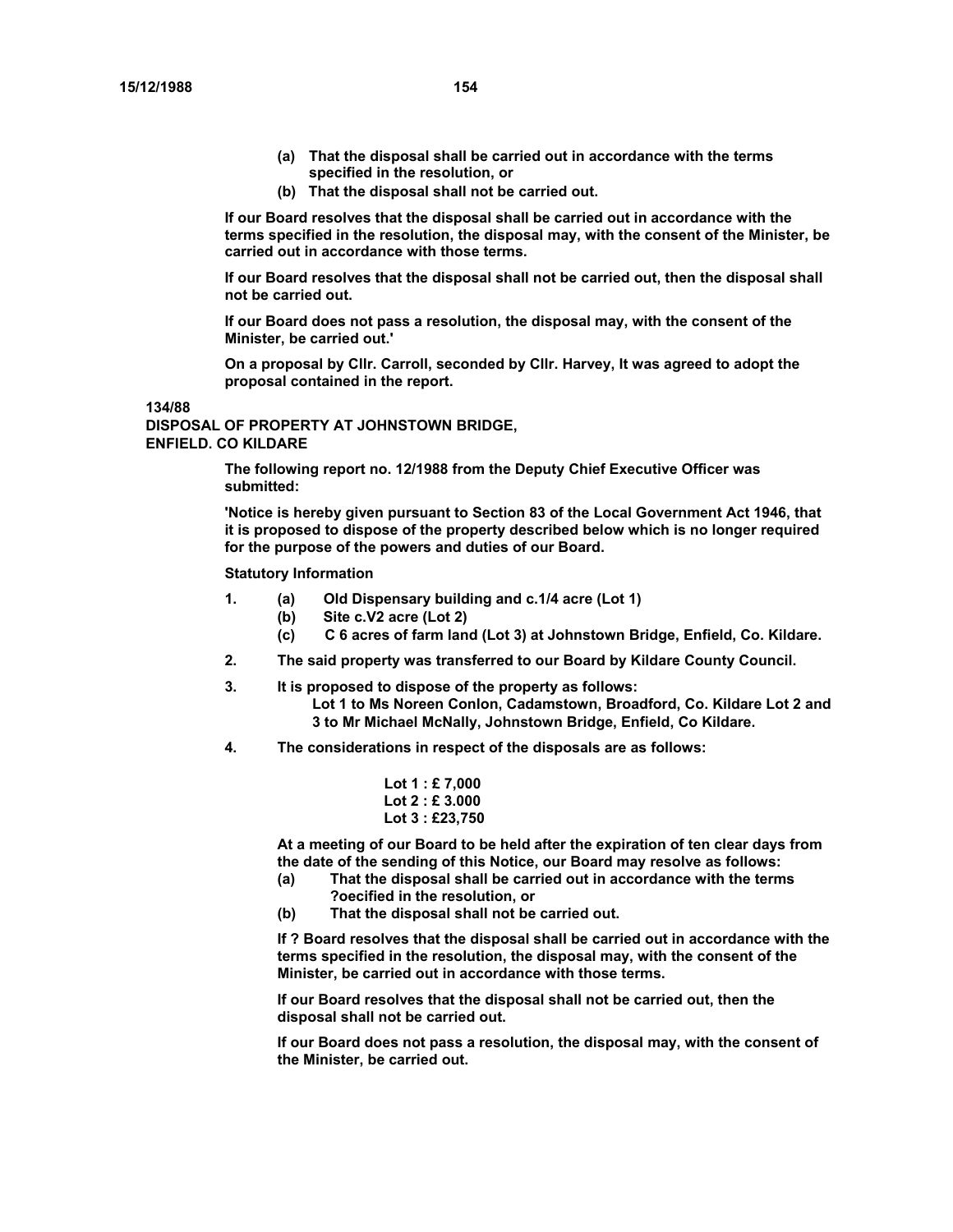**On a proposal by Cllr Gannon, seconded by Mr McGuire. it was agreed to adopt the proposal contained within the report.** 

**135/88 FINANCE** 

**(a) Report of Budget Working Group on 1988 position** 

**Report No. F4/1988, (copy filed with official minute) which had been circulated with the Agenda, was considered and noted by the Board.** 

**(b) Allocation for Non Capital Health Expenditure 1989** 

**Letter dated 2 December 1988, from the Department of Health (copies of which had been circulated) was noted.** 

**It was also noted that the Budget Working Group would meet on 10 January 1989, to consider this matter and that their report would be submitted for consideration by the Health Board at a Special Meeting to be held on the 19 January 1989.** 

**136/88** 

#### **PROGRESS REPORTS FROM PROGRAMME COMMITTEES**

**1.** *Special Hospital Care Programme Committee* 

**On a proposal by Mrs Clune, seconded by Cllr Dillon-Byrne, it was agreed to adopt the report.** 

**The following matters were dealt with in the report:** 

- **(a) Monthly meeting held in St John of God's Day Centre, Islandbridge on 11 November 1988.**
- **(b) Meetings held regarding the purchase of property at Rathbeale Crescent, Swords.**
- **(c) Meeting held on 25 November 1988, in Maryfield Industries, Swords.**
- **2.** *General Hospital Care Programme Committee*

**On a proposal by Dr O'Herlihy, seconded by Cllr Callely. it was agreed to adopt the report.** 

**The following matters were dealt with in the report:** 

- **(a) Request for brief report on Unit 1 in Cherry Orchard Hospital for the December meeting of the Committee**
- **(b) Progress Report on Acute Hospital Services. The following motion was recommended for adoption by the Health Board:**

**'That the Minister for Health be requested to ensure that all designated Public Hospital Beds which are publicly funded are open to public patients'** 

- **(c) Progress report on the day centre project at District Hospital Wicklow.**
- **(d) Progress report on St Joseph's Ward and on the equipping of the operating theatre in St Columcille's Hospital.**
- **(e) Report on the collection of Farmers' Health Contributions.**
- **(f) Report on services in Naas General Hospital.**

## **3.** *Community Care Programme Committee*

**On a proposal by Dr McCarthy, seconded by Cllr Carroll, it was agreed to adopt the report.** 

**The following matters were dealt with in the report:**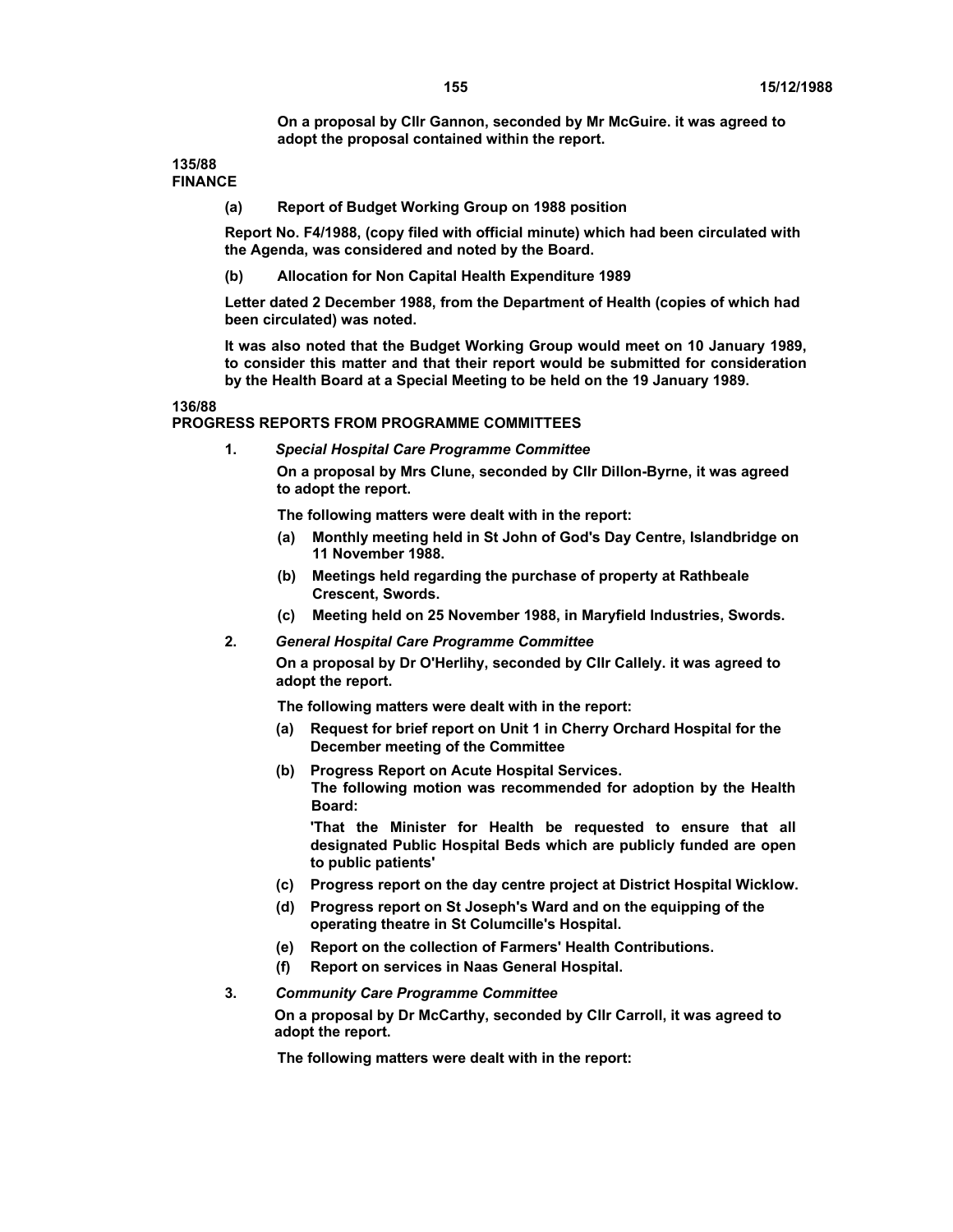- **(a) Report on AIDS (recommended by the Committee for adoption by the Board) setting out the current position, the initiatives which had been undertaken, current issues and developments envisaged.**
- **(b) Report on services in Community Care Area 5.**
- **(c) Report on special meeting held in Carbury on 30 November 1988,to review the operation of the Mobile Day Hospital. Members agreed with Cllr Carroll's suggestion that their thanks should be conveyed to the Voluntary Committee operating the Day Centre in Carbury and providing meals for those attending the Mobile Day Hospital.**

**Dr O'Boyle and Cllr Glenn indicated that they wished to be disassociated from the adoption of the report on AIDS.** 

# **137/88**

#### **NOTICES OF MOTION**

**The following motion was proposed by Cllr B Durkan TD:** 

**'That the Eastern Health Board would consider the possibility of more frequent use of generic prescribing and the further possibility of bulk purchase of drugs for issue through the GMS with the objective of reducing the overall costs to the Board, and at the same time maintaining standards in terms of the effectiveness of the drugs involved'.** 

**The motion was seconded by Cllr Carroll and following a discussion to which Deputy Durkan. Dr Hawkins, Cllr Callely, Dr O'Boyle, Prof McCormick, Mrs Clune, Mrs Bonar, Cllr Dillon-Byrne, Dr O'Herlihy and Cllr Dunne contributed and to which Mr Hickey, Acting Chief Executive Officer replied, was agreed (12 for 3 against).** 

**The motions in the names of Cllr Dr D Fitzpatrick TD and Cllr C Flood TD were, at their request, deferred to the January meeting.** 

#### **138/88**

#### **CORRESPONDENCE**

**Four items of correspondence, as referred to in the Chief Executive Officer's Report, copies of which had been circulated, were noted.** 

#### **139/88**

#### **OTHER BUSINESS**

**Dr Hawkins was informed, in response to his enquiries, that the Dublin Medical Officer of Health was satisfied that there was no danger of Salmonella infection in egg supplies and also that sufficient anti-flu vaccine would be available for general practitioners to administer to those most at risk.** 

**Cllr Dunne requested a report on the situation regarding smog in Dublin for a future meeting. The Acting Chief Executive Officer said that this was pertinent to the Healthy Cities Project, in which the Dublin Local Authorities are jointly involved with the Eastern Health Board.** 

**The meeting concluded at 7.30 pm.** 

**Correct: K J Hickey, Acting Chief Executive Officer** 

Austin 7. Groom.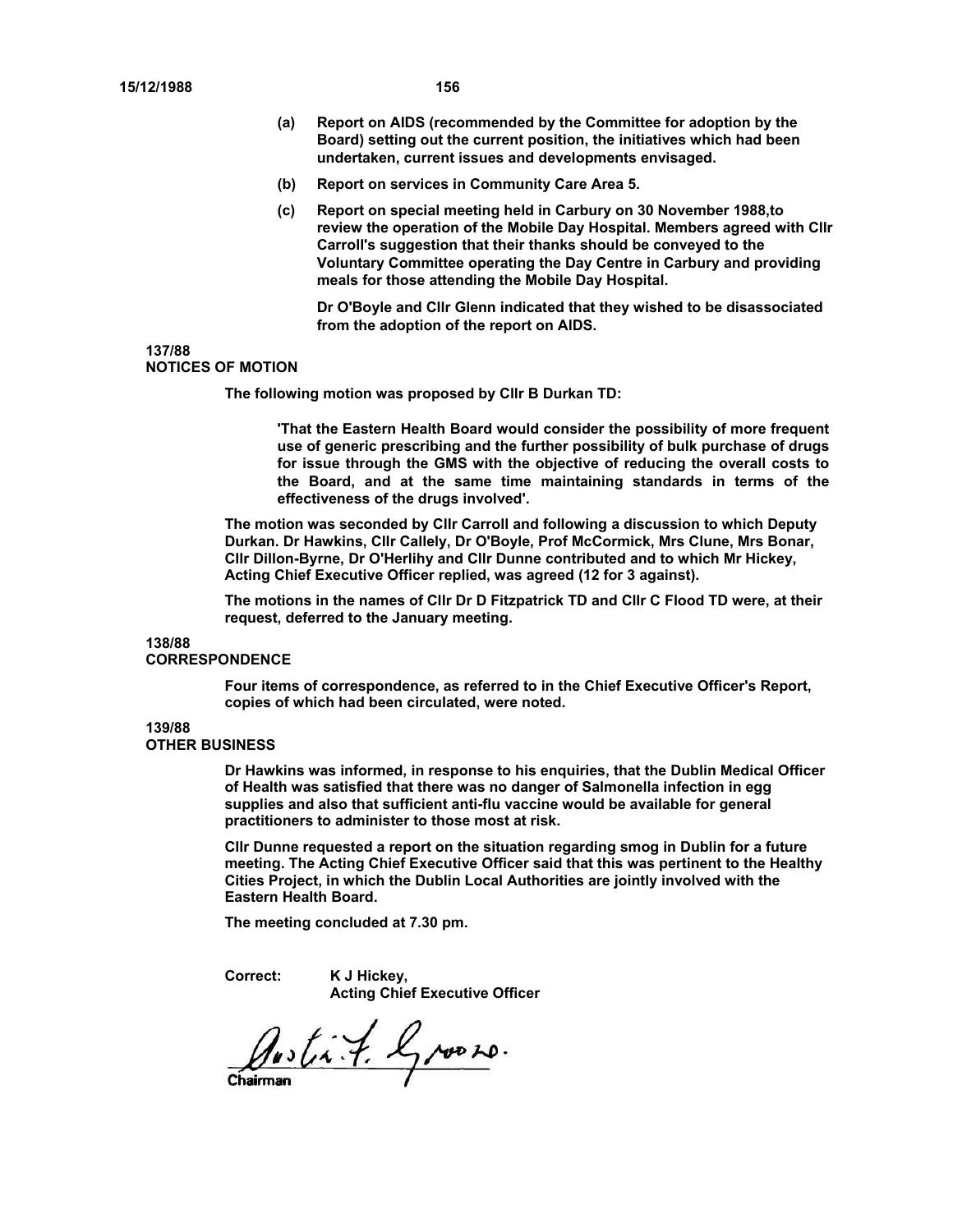# **EASTERN HEALTH BOARD**

## **Report No. 10/1988**

# **BAGGOT STREET HOSPITAL - REPORT ON SERVICES**

## **Introduction**

**The Eastern Health Board took over the management of Baggot Street Hospital in January 1988, under a licence to run until June 1990. Day to day running of services is under the management team of the medical administrator and matron. The budget for the hospital comes form the community care programme, to whom the management of the hospital reports. There is also a steering committee which has liaison and facilitatory functions, with representatives of the Eastern Health Board management, hospital management, members of the Royal City of Dublin Hospital Board, representatives of TCD and the Irish College of General Practitioners. This committee is chaired by Dr. Pat Quinn, Director of Community Care and Medical Officer of Health, Community Care Area 1. Full membership of the Committee is given in Appendix A.** 

#### **Services**

**Attached is a broadsheet headed "Progress Report", which gives an overall outline of the current situation with regard to the services operating from Baggot Street. There are also individual preliminary reports on 4 services: long stay beds, respite beds, fully–supported day care unit and allergy clinic. Services 1 to 6 are under the management of the hospital, 7 to 9 are under the management of Community Care Area 2 staff, 10 to 12 are under the management of the Special Hospital Programme and services 13 to 16 are individual units.** 

## **Long Stay Patients**

**In the first week of service elderly long–stay patients from general hospitals in the southside of Dublin were transferred to Baggot Street. Over the next 6 weeks patients were transferred on a phased basis, from all 4 geriatricians, and by the end of February 1988 the full complement of 35 long–stay (heavy and medium dependency) patients were in situ in Baggot Street.** 

**For the past 6 months the occupancy of these 35 beds has remained at approximately 100% and as beds become available patients are transferred as appropriate. Close contact is maintained with, and weekly returns are made to, the office of the Co–Ordinator of Services for the Elderly at St. Mary's Hospital.**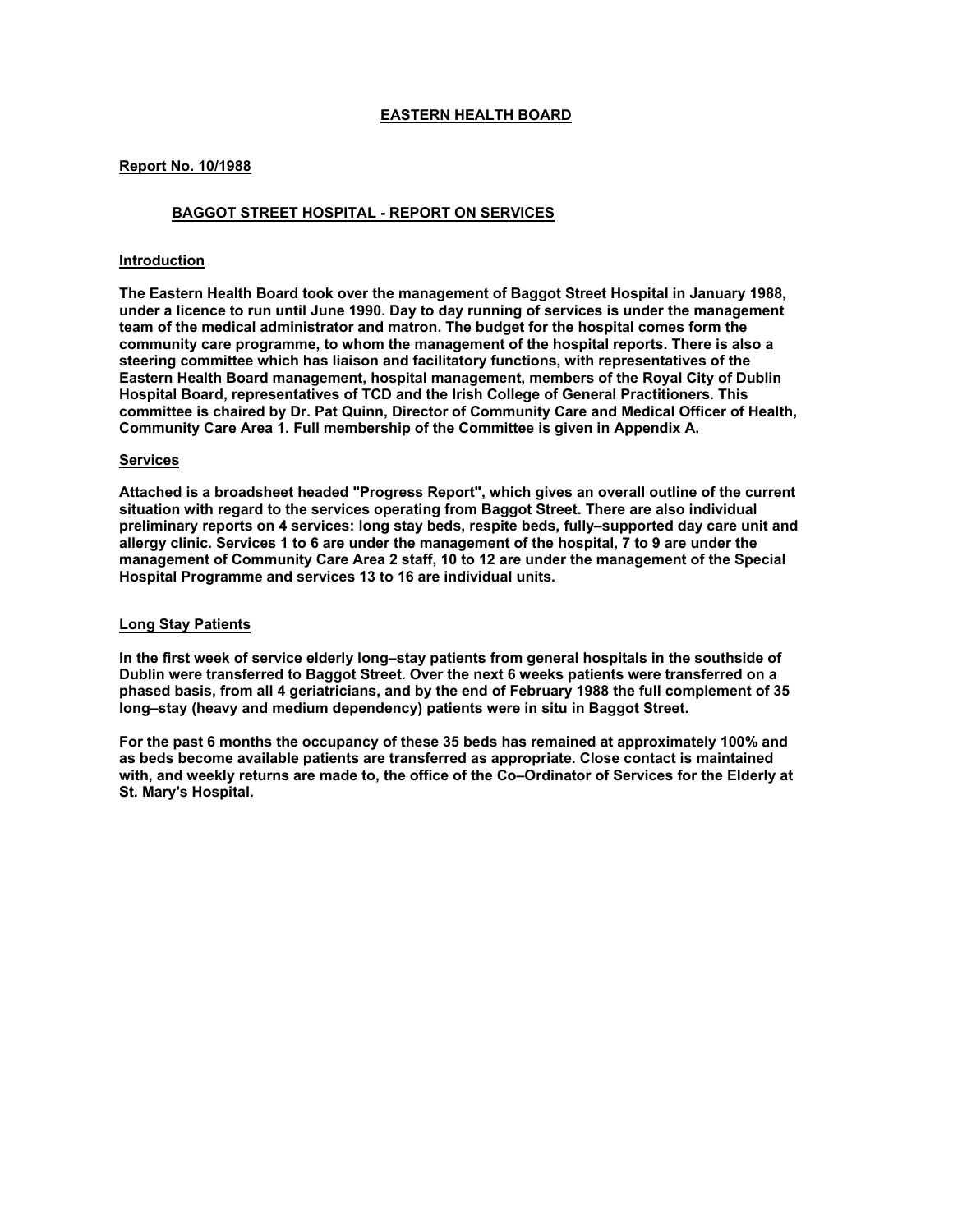**The accompanying Table 1 gives the breakdown of patients who have been admitted as long-stay patients to Baggot Street since January. There is one patient who was admitted as long-stay but who has been rehabilitated and gone home. There is a high proportion of very elderly patients (aged over 85) and stroke is the most common diagnosis. Half of all admissions have been men, which is the exception in this type of situation.** 

## **Respite Care Patients**

**The hospital began admitting patients for 2 weeks' respite care from February. The smooth running of this service requires detailed planning and to that effect, a meeting was held in the hospital at which the DCC/MOH's and superintendent public health nurses for areas 1, 2 and 3 attended. A meeting for local general practitioners was subsequently held at the hospital. Admissions to this service come principally from the public health nursing service and general practitioners, and to a lesser extent from the geriatric unit at St. James's Hospital. The success of this service is dependent on patients being discharged when their two week stay is completed. In order that there be no misunderstanding on this issue relatives are asked to visit the hospital prior to the respite admission taking place. During this visit the sister-who co–ordinates the respite facility explains fully the aims of the services and the conditions which apply. The demand for respite care beds is seasonal, being heaviest in the summer months. Throughout June, July and August the complement of 15 respite care beds were fully booked.** 

**Table 2 shows details on respite care patients who have been admitted. Stroke and dementia are again the most common diagnoses. It was felt when the unit was set up that the respite care patients would be of lower nursing dependency than the long term care patients but this has not been the case. As well as the patients who have been admitted there are others, about 30, who were booked but who for various reasons cancelled.** 

## **Fully Supported Day Care Unit**

**The first 3 months of the year were taken up with the planning and preparatory work for this service, including minor structural repairs. The unit is staffed by one and a half whole time staff nurses, together with one physiotherapist, one occupational therapist and one domestic staff member who also have other duties in the hospital. The unit opened in April 1988 and for the first 3 months transport was not provided From mid July, the unit had the use of a converted EHB ambulance in the early morning and late evening 2 days a week and from the end of August transport has been available 5 days a week. The capacity of the unit is 20 attenders per day.**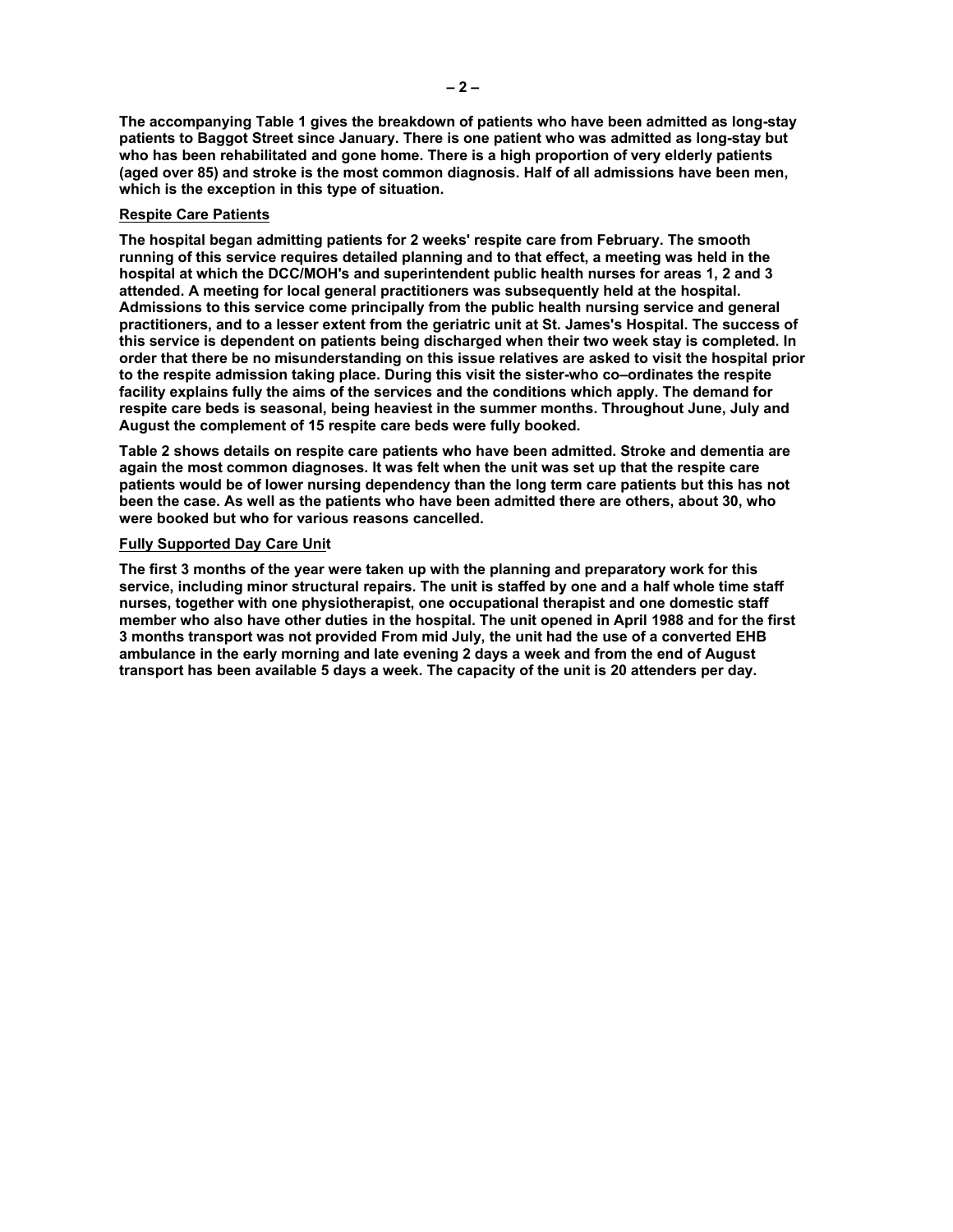**Referrals to the day care unit are principally from general practitioners and public health nurses, the latter with the knowledge of the general practitioner. The objectives of the unit are to provide a service over and above that provided at a day centre, almost to the level of a day hospital but without ongoing medical assessment. The work is rehabilitative in outlook and there is a maximum duration of attendance of 3 months. In order to assess the effectiveness of the service provided at the day care unit a detailed health questionaire (the Nottingham Health profile) is adminstered to each attender at the 2nd visit and repeated at the penultimate visit. Analysis of these questionaires will enable us to identify which types of patients benefit from attending the unit.** 

**The day care attenders are on average younger than the inpatients (Table 3). Most are from Area 2 and arthritis/mobility problems are the commonest reasons for attendance.** 

#### **GP Services**

**Agreement has been reached in principle for GPs to take over the clinical care of the 50 inpatients and to operate a 13 bed direct GP acess unit. GPs have also submitted proposals for GP special procedure clinics to be operated from Baggot Street. It is hoped to have the GP access unit operational from December 1988.** 

#### **Conclusion**

**I am happy to report that very positive working relationships have developed in relation to Baggot Street Hospital and this is in no small measure due to the manner in which the various interests represented on the Steering Committee including those of the Board of the Royal City of Dublin Hospital, have worked so well together. The Medical Administrator Dr. Joe Barry and the Natron Ms. Peta Taaffe have between them made a significant contribution to the day to day running of the new services which have been developed at the Hospital.** 

**I would like to pay particular tribute to the contribution made by Ms. Taaffe both as a representative of the Board of the Royal City of Dublin Hospital and in her capacity as Natron. Ms. Taaffe is leaving us shortly to take up a major new appointment as Director of Nursing at St. James's Hospital and I would like to take this opportunity of wishing her every success in her new appointment.** 

**K.J. Hickey,** 

**Deputy Chief Executive Officer 28th November, 1988**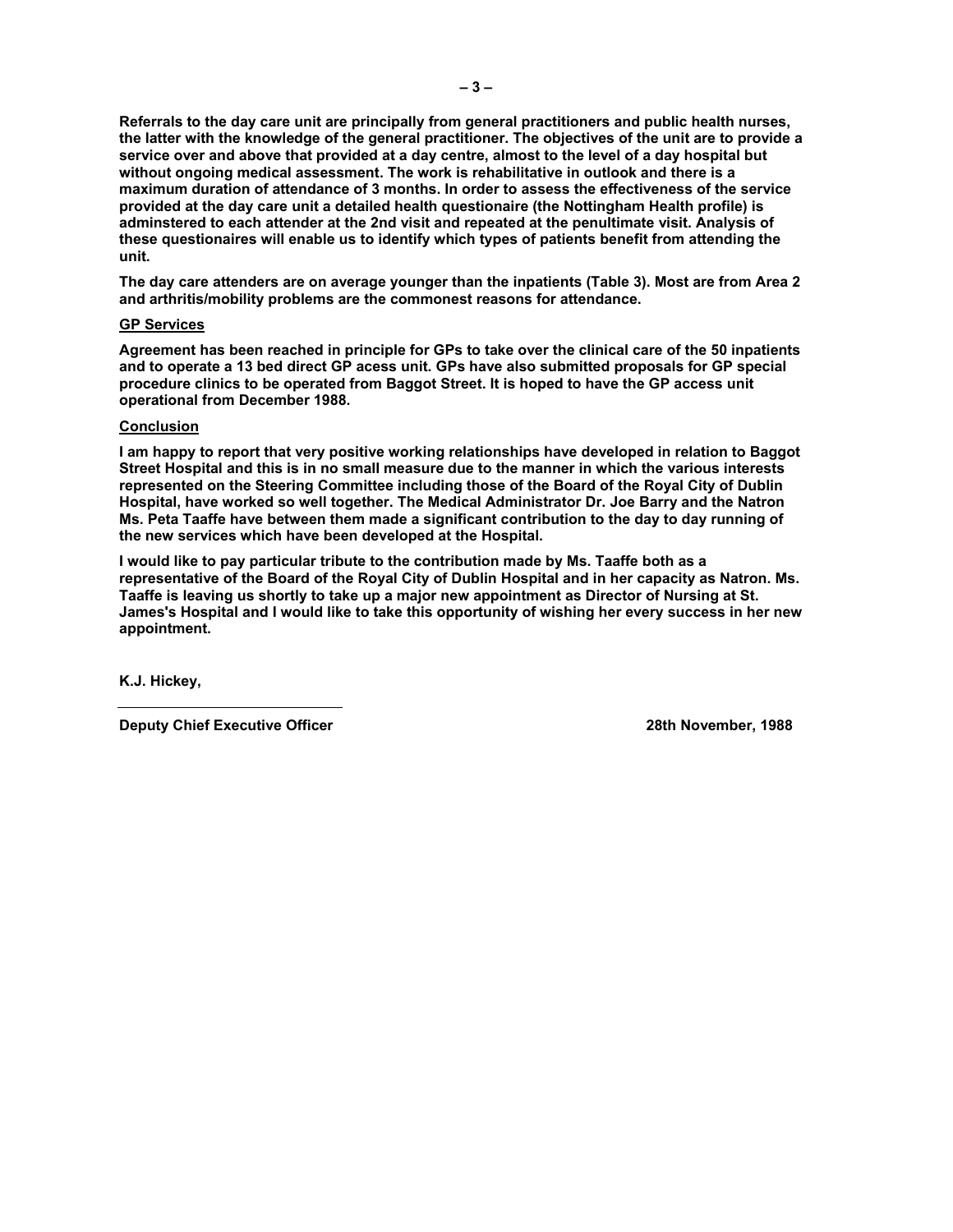**The accompanying Table 1 gives the breakdown of patients who have been admitted as long–stay patients to Baggot Street since January. There is one patient who was admitted as long-stay but who has been rehabilitated and gone home. There is a high proportion of very elderly patients (aged over 85) and stroke is the most common diagnosis. Half of all admissions have been men, which is the exception in this type of situation.** 

## **Respite Care Patients**

**The Hospital began admitting patients for 2 weeks' respite care from February. The smooth running of this service requires detailed planning and, to that effect, a meeting was held in the hospital at which the DCC/MOH's and superintendent public health nurses for areas 1, 2 and 3 attended. A meeting for local general practitioners was subsequently held at the hospital. Admissions to this service come principally from the public health nursing service and general practitioners, and to a lesser extent from the geriatric unit at St. James's Hospital. The success of this service is dependent on patients being discharged when their two week stay is completed. In order that there be no misunderstanding on this issue relatives are asked to visit the hospital prior to the respite admission taking place. During this visit the sister who co–ordinates the respite facility explains fully the aims of the services and the conditions which apply. 'The demand for respite care beds is seasonal, being heaviest in the summer months. Throughout June, July and August the complement of 15 respite care beds were fully booked.** 

**Table 2 shows details on respite care patients who have been admitted. Stroke and dementia are again the most common diagnoses. It was felt when the unit was set up that the respite care patients would be of lower nursing dependency than the long term care patients but this has not been the case. As well as the patients who have been admitted there are others, about 30, who were booked but who for various reasons cancelled.** 

# **Fully Supported Day Care Unit**

**The first 3 months of the year were taken up with the planning and preparatory work for this service, including minor structural repairs. The unit is staffed by one and a half whole time staff nurses, together with one physiotherapist, one occupational therapist and one domestic staff member who also have other duties in the hospital. The unit opened in April 1988 and for the first 3 months transport was not provided From mid July, the unit had the use of a converted EHB ambulance in the early morning and late evening 2 days a week and from the end of August transport has been available 5 days a week. The capacity of the unit is 20 attenders per day.**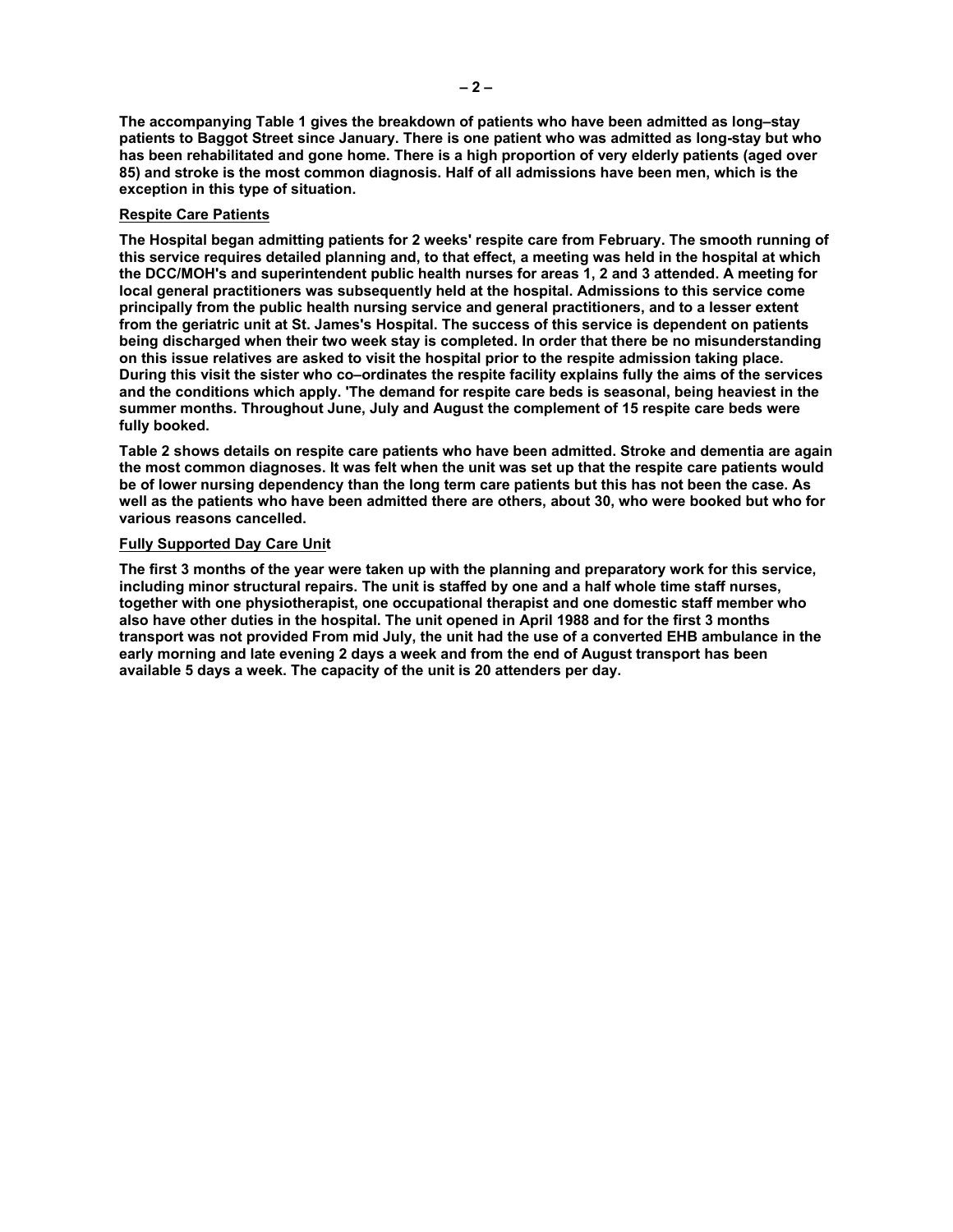**Referrals to the day care unit are principally from general practitioners and public health nurses, the latter with the knowledge of the general practitioner. The objectives of the unit are to provide a service over and above that provided at a day centre, almost to the level of a day hospital but without ongoing medical assessment. The work is rehabilitative in outlook and there is a maximum duration of attendance of 3 months. In order to assess the effectiveness of the service provided at the day care unit a detailed health questionaire (the Nottingham Health profile) is adminstered to each attender at the 2nd visit and repeated at the penultimate visit. Analysis of these questionaires will enable us to identify which types of patients benefit from attending the unit.** 

**The day care attenders are on average younger than the inpatients (Table 3). Most are from Area 2 and arthritis/mobility problems are the commonest reasons for attendance.** 

#### **GP Services**

**Agreement has been reached in principle for GPs to take over the clinical care of the 50 inpatients and to operate a 13 bed direct GP acess unit. GPs have also submitted proposals for GP special procedure clinics to be operated from Baggot Street. It is hoped to have the GP access unit operational from December 1988.** 

#### **Conclusion**

**I am happy to report that very positive working relationships have developed in relation to Baggot Street Hospital and this is in no small measure due to the manner in which the various interests represented on the Steering Committee including those of the Board of the Royal City of Dublin Hospital, have worked so well together. The Medical Administrator Dr. Joe Barry and the Matron Ms. Peta Taaffe have between them made a significant contribution to the day to day running of the new services which have been developed at the Hospital.** 

**I would like to pay particular tribute to the contribution made by Ms. Taaffe both as a representative of the Board of the Royal City of Dublin Hospital and in her capacity as Matron. Ms. Taaffe is leaving us shortly to take up a major new appointment as Director of Nursing at St. James's Hospital and I would like to take this opportunity of wishing her every success in her new appointment.** 

**K.J. Hickey,** 

**Deputy Chief Executive Officer 28th November, 1988**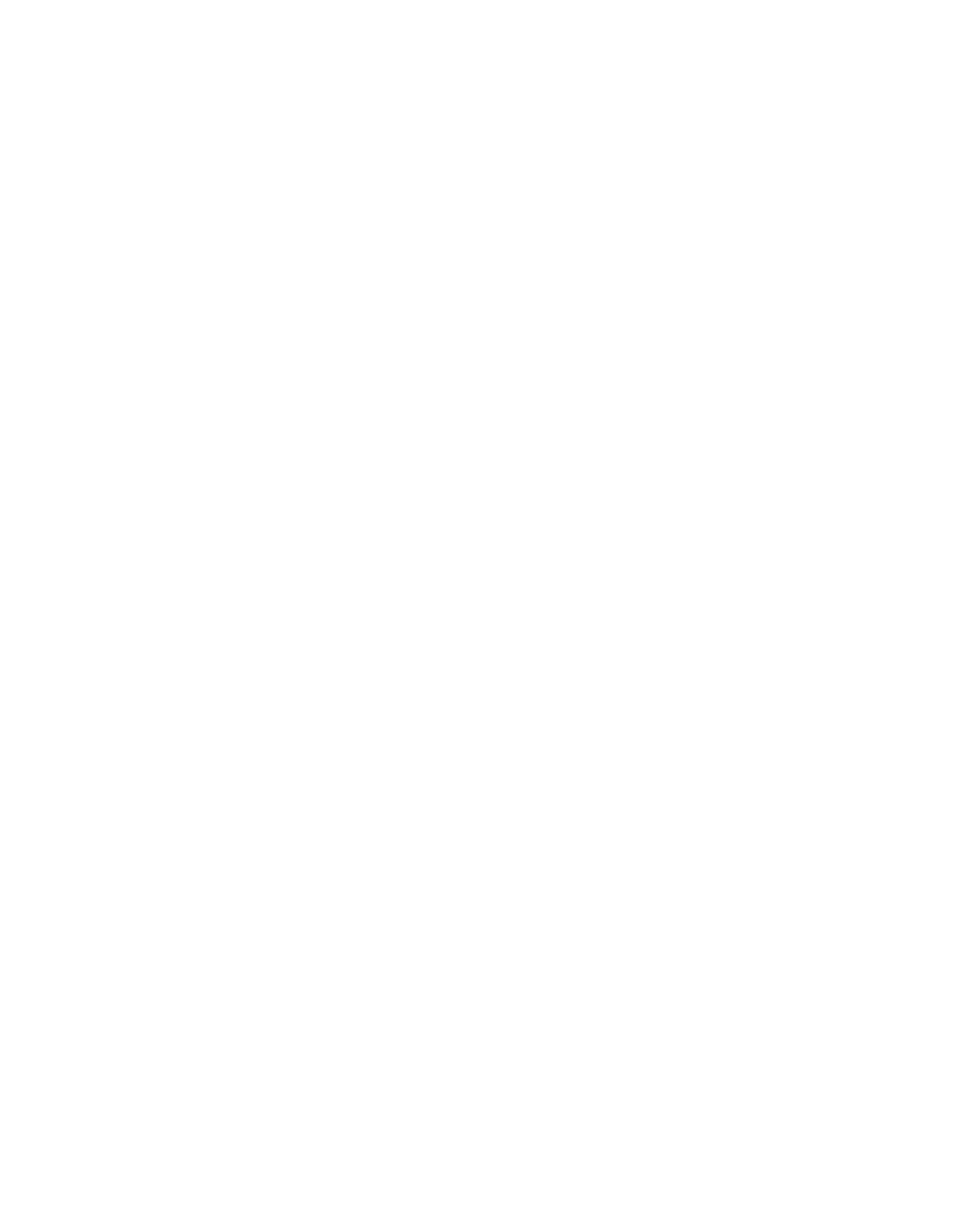# **EASTERN HEALTH BOARD**

# **Report No. F4/1988**

## **Allocation for Non-Capital Health Expenditure, 1988 – Report of Buget Working Group**

**The Budget Working Group met on 23rd November, 1988 to consider a report from the Deputy Chief Executive Officer on our Board's financial position at 31st October, 1988. I attach, for your information, a summary of the report.** 

**The Deputy Chief Executive Officer also drew the members' attention to the following resolution which had been agreed at the November meeting of our Board:-** 

**"That the grant of 55p per meal given to voluntary groups catering for senior citizens be increased in the coming year's estimates".** 

**The members agreed with his proposal that the contribution towards the cost of the meals should be increased to 65p per meal with effect from 1 October, 1988.** 

**In relation to the disposal of property it was agreed to issue notices under Section 83 of the Local Government Act 1946 in respect of 11 & 13 Clonskeagh Road and the old dispensary and land at Johnstown Bridge, Enfield, Co. Kildare.**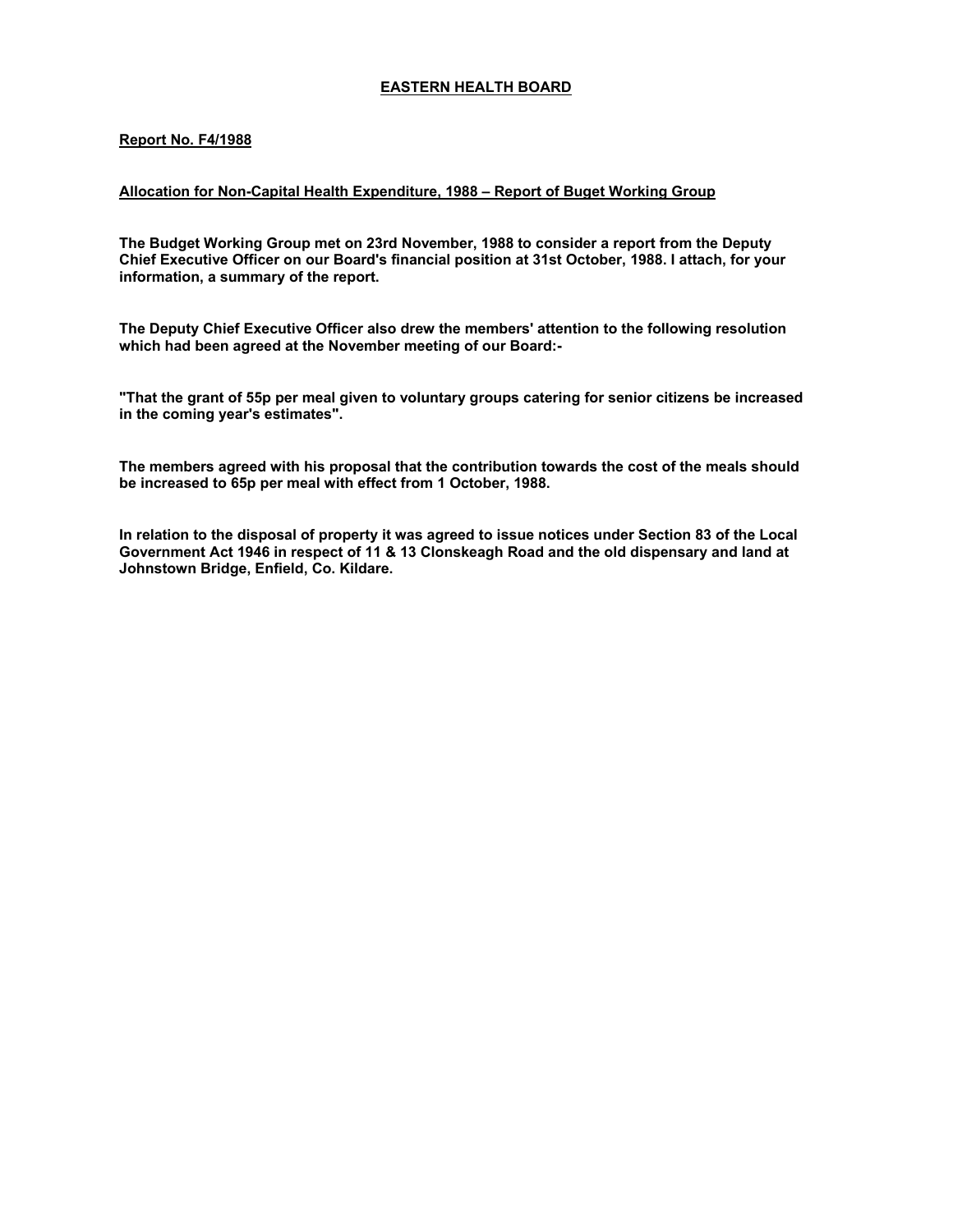**It was also agreed that the process of disposing of staff houses at St. Ita's, Portrane, should be initiated and that the development of a marketing plan for the former St. Patrick's Home Site on the Navan Road should be undertaken.** 

**Austin F. Groome, 5th December, 1988.** 

**Chairman.**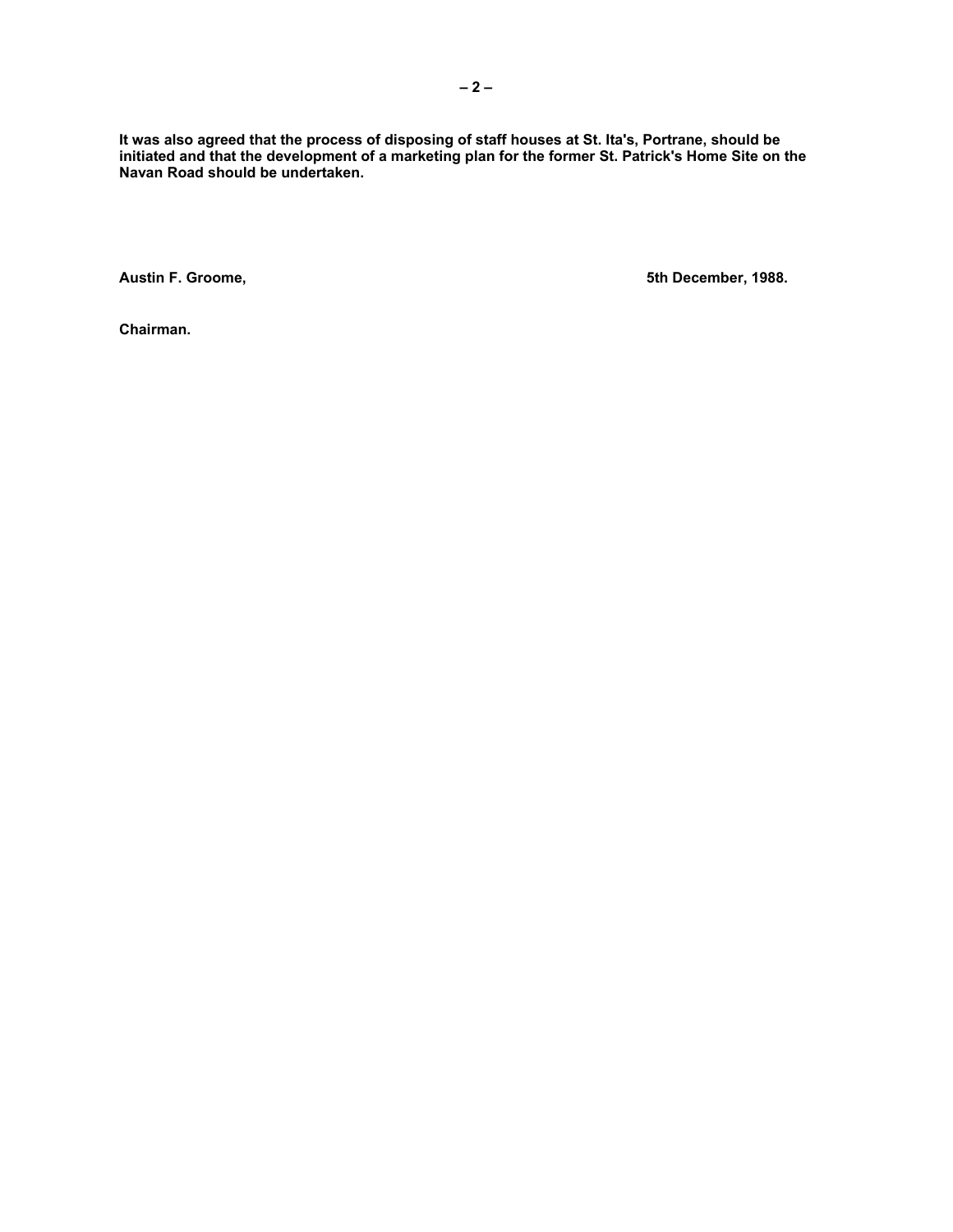## **EASTERN HEALTH BOARD**

# **FINANCIAL REPORT TO 31ST OCTOBER, 1988**

## **1. SUMMARY – FINANCIAL POSITION**

**The original budget for the year together with approved increases, for pay and non pay Mounts to £197,849,000.** 

|                                                | £(000)   |
|------------------------------------------------|----------|
| The proportionate budget to 31st October, 1988 | £163,247 |
| Actual expenditure to 31st October, 1988       | £162,461 |
| Unfavourable variance                          | £<br>786 |
| % Unfavourable variance                        | (.005%)  |

**This unfavourable variance has accrued as a result of higher than anticipated demands for refunds of drugs during the year. The trends to date indicate that the budget provision for these schemes will be overspent by approximately £1 Billion at the year end. In addition to the projected overrun on the refund of drugs schemes it will be necessary for our Board to meet the costs, of the new Measles, Mumps and Rubella vaccination programme. The additional costs of this programme will be of the order of £120,000 in 1988. Our Board was not given any supplementary budget allocation to meet the costs of the vaccinations scheme.** 

**Apart from the overexpenditure in respect of the refund of drugs schemes and the new MMR vaccination programme, the demands for which services are outside of our direct control, our Board would have anticipated a breakeven budget position for 1986.** 

**The Department of Health have been advised of this situation.**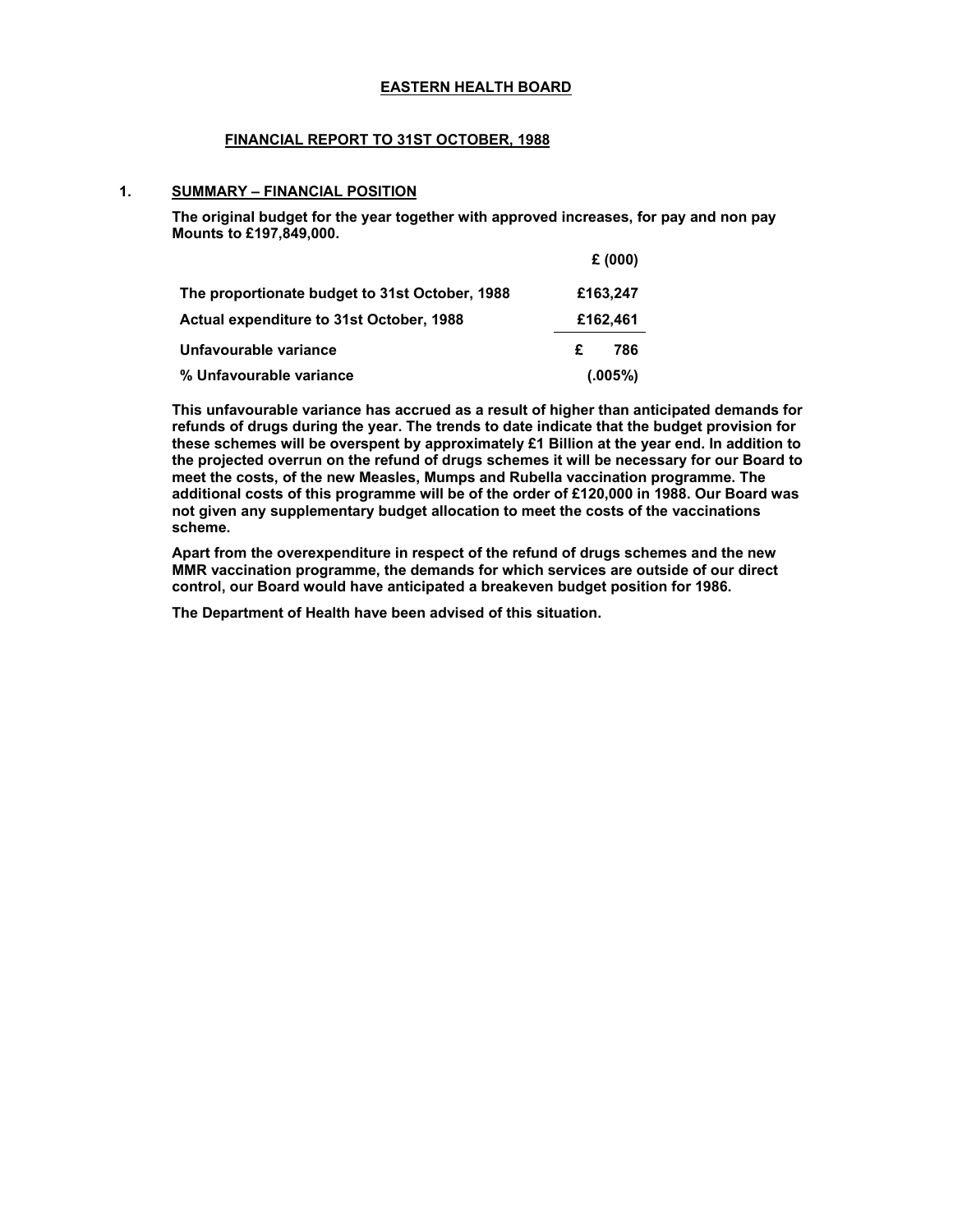# **2. PROGRAMME ANALYSIS**

# **2.1 Community Care**

|                                    | £(000) | £(000) |
|------------------------------------|--------|--------|
| Budget to 31st October, 1988       | 60.878 |        |
| <b>Actual expenditure</b>          | 61,062 |        |
| Unfavourable Variance              |        | (184)  |
| <b>Special Hospitals</b>           |        |        |
| Budget to 31st October, 1988       | 43,703 |        |
| <b>Actual expenditure</b>          | 44,184 |        |
| Unfavourable Variance              |        | (481)  |
| <b>General Hospitals</b>           |        |        |
| Budget to 31st October, 1988       | 41.468 |        |
| <b>Actual expenditure</b>          | 41,380 |        |
| <b>Favourable Variance</b>         |        | 88     |
| <b>Central Services</b>            |        |        |
| Budget to 31st October, 1988       | 16,412 |        |
| <b>Actual expenditure</b>          | 16,621 |        |
| Unfavourable Variance              |        | (209)  |
| <b>Total Unfavourable Variance</b> |        | £786   |
|                                    |        |        |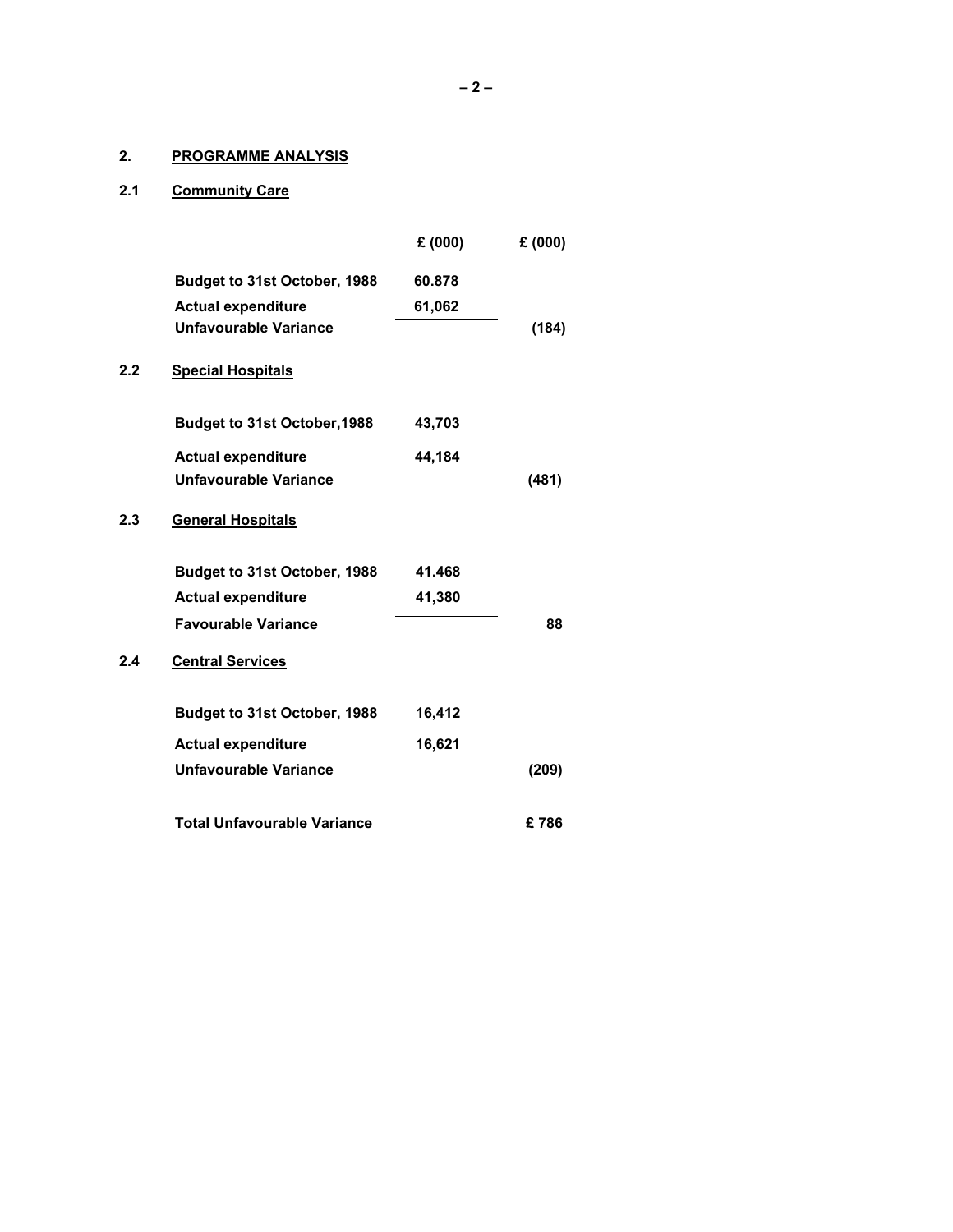# **PROGRAMME REPORTS**

# **3.1 Community Care Programme**

|                                                       |        | £ (000) |
|-------------------------------------------------------|--------|---------|
| Unfavourable Budget Variance<br>at 31st October, 1988 |        | (184)   |
| <b>Analysed as follows:</b>                           | £(000) |         |
| <u>Pay</u>                                            |        |         |
| <b>Budget</b>                                         | 18,203 |         |
| <b>Actual</b>                                         | 18,091 |         |
| <b>Favourable Varience</b>                            |        | 112     |
| Non Pay                                               |        |         |
| <b>Budget</b>                                         | 44,445 |         |
| <b>Actual</b>                                         | 44,902 |         |
| Unfavourable Variance                                 |        | (457)   |
| <b>Income</b>                                         |        |         |
| <b>Budget</b>                                         | 1,770  |         |
| <b>Actual</b>                                         | 1,931  |         |
| <b>Favourable Variance</b>                            |        | 161     |
| <b>Total Unfavourable Variance</b>                    |        | (184)   |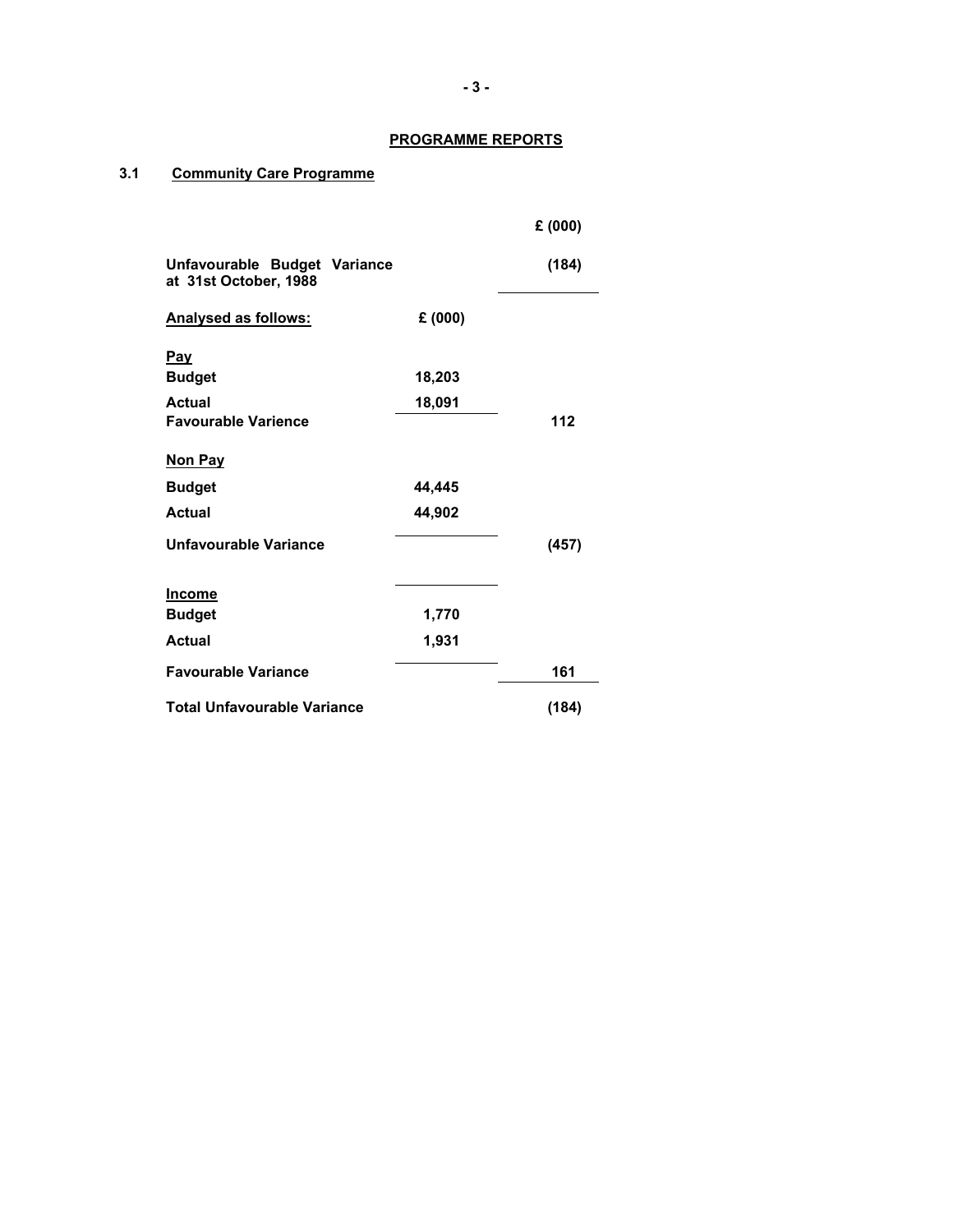# **3.2. FACTORS GIVING RISK TO VARIANCSS**

# **Pay**

|                                                          | £(000)     |     |
|----------------------------------------------------------|------------|-----|
| <b>Favourable Variences</b>                              | £112       |     |
| % Favourable Variences                                   | (.006%)    |     |
| Programme is achieving pay targets.                      |            |     |
| Non Pay                                                  |            |     |
| Unfavourable Variance<br>% Unfavourable Variance         | $(1.0\%)$  | 457 |
| <b>Unfavourable Variances</b>                            | £(000)     |     |
| <b>Refund of Drugs</b>                                   | 903        |     |
| <b>Hadicapped Services</b>                               | 25         |     |
| <b>Dental Services</b>                                   | 42         |     |
| <b>Dublin Medical Office</b>                             | 33         |     |
|                                                          | 1003       |     |
| <b>Favourable Variances</b>                              |            |     |
| <b>Opthalmic Services</b>                                | 142        |     |
| <b>Maternity and Child Health</b>                        | 138        |     |
| <b>Free Milk Scheme</b><br><b>Haggot Street Hospital</b> | 178<br>88  |     |
|                                                          | 546        |     |
| Total Unfavourable Non<br><b>Variance</b>                | 457<br>Pay |     |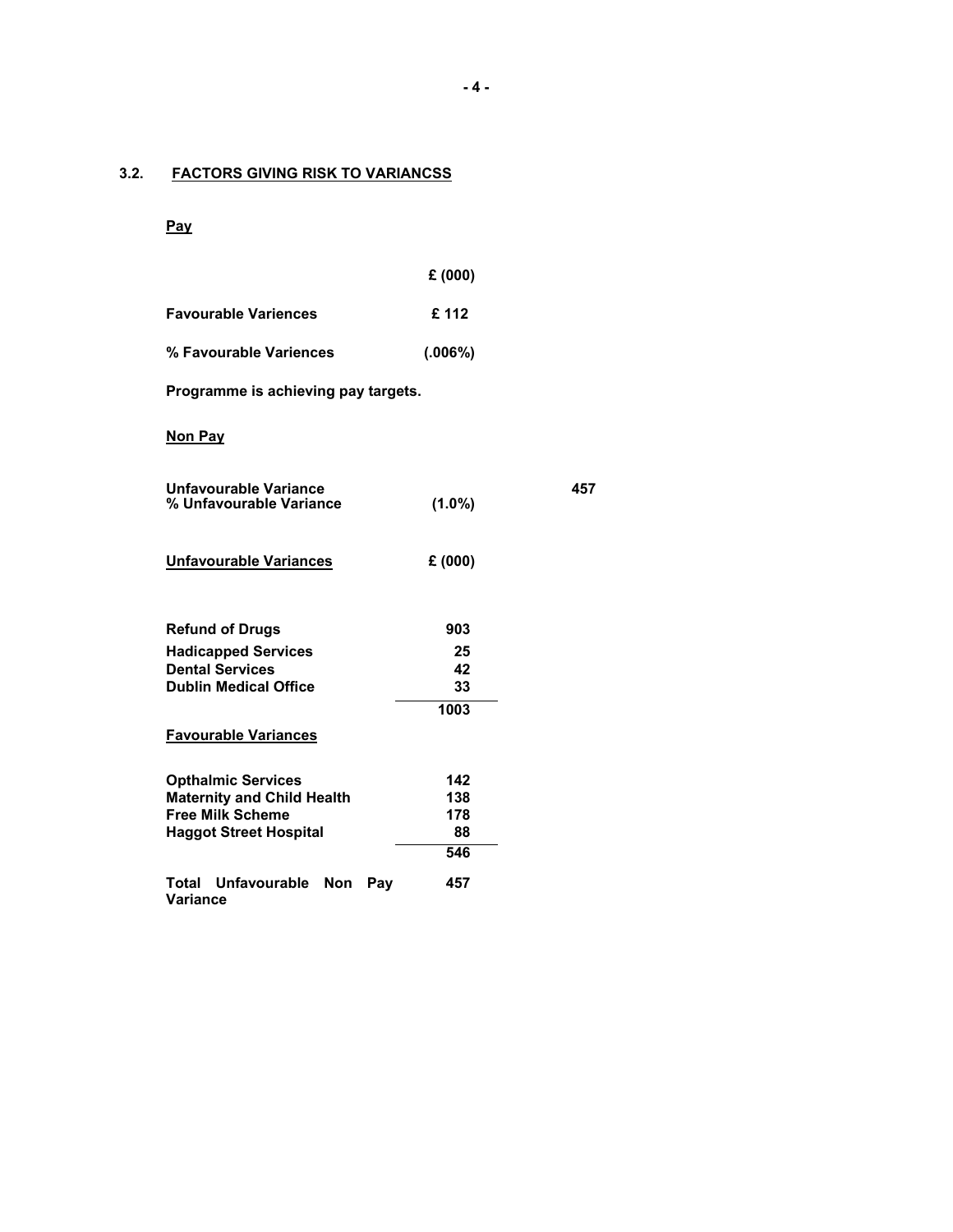#### **REFUND OF DRUGS**

|                                 |   |      | £(000) |
|---------------------------------|---|------|--------|
| Unfavourable Variance           |   |      | 903    |
| <b>Analysis</b>                 |   |      |        |
| <b>Refund Scheme</b>            | £ | -581 |        |
| <b>Hardship Scheme</b>          | £ | 242  |        |
| <b>Long Term Illness Scheme</b> | £ | 80   |        |

**During the year 1987 the average monthly expenditure on these schemes amounted to £770,700. For the first ten months of 1988 the average monthly expenditure had increased to £860,000, representing an additional £90,000 per month cost to our Board.** 

## **Income**

|                            | £ (000)   |
|----------------------------|-----------|
| <b>Favourable Variance</b> | 161       |
| % Favourable Variance      | $(9.1\%)$ |

**This increase is largely accounted for by an increase in both price and volume of activity in the Superintendent Registrar of Births, Deaths and Marriages office together with an increase in income in the Medical Officer Services.**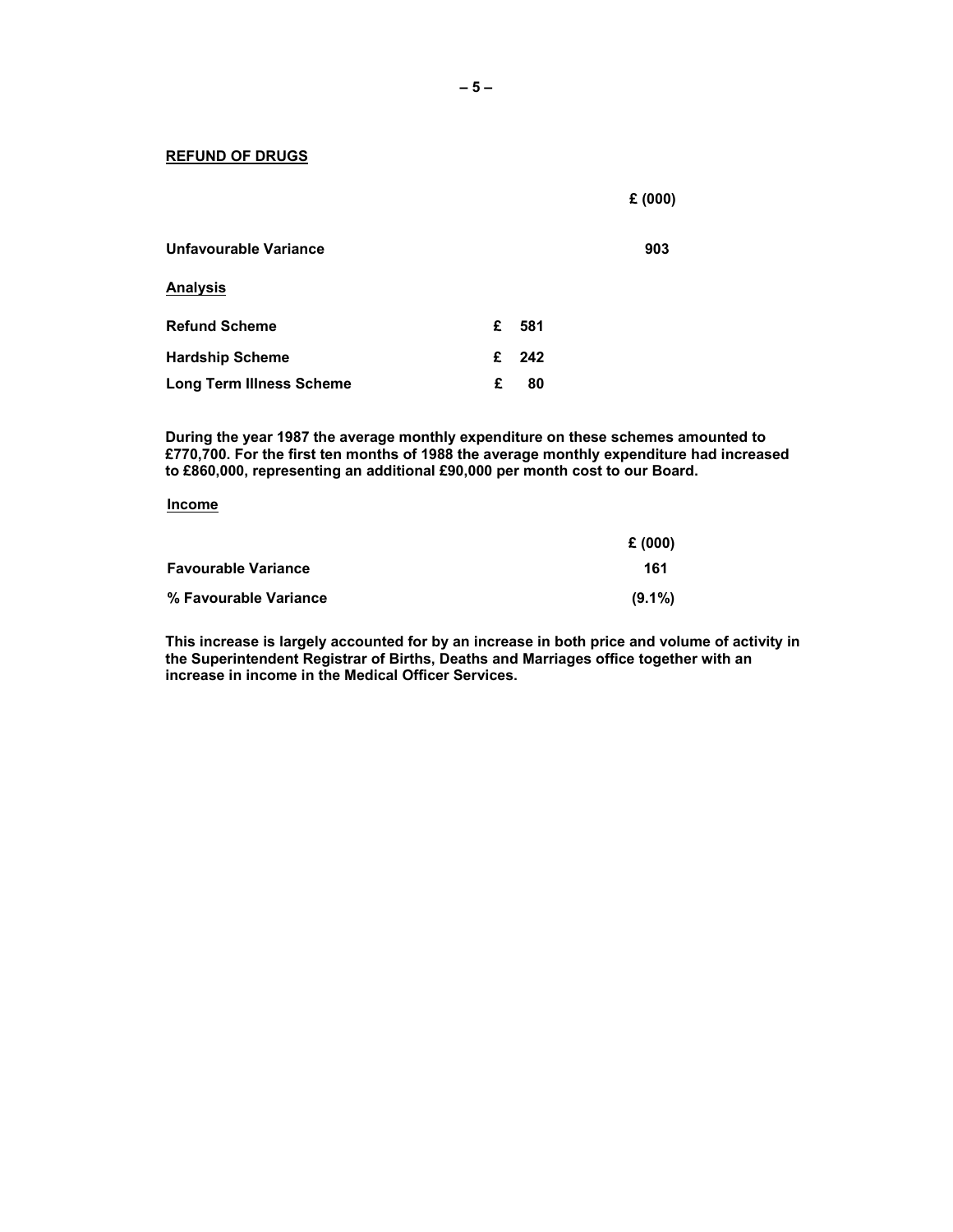# **3.1 COMMUNITY CARE SERVICES EFFECTS**

# **Problems**

# **Effects on Services of Staffing Level Medical Staff**

- **Non-Replacement of and severe curtailment of locuss for Area Medical Officers has led to a reduction in the frequency of School Medical inspections.**
- **Frequency of medical review of Disabled Persons Maintenance Allowance and other Allowances**
- **reduced. Locus support severly curtailed for formet D.M.O.S**

**Nursinq Staff**

# **Social Work Services -**

**preventive services are restricted. - Increasing numbers of referrals of elderly due to hospital non-**

**- Greater emphasis placed on car of the sick with the result that** 

- **admission/early discharge policies resulting in decrease in routine visits to elderly adjudged - Non permanent replacement of staff and curtailment of locums.**
- **The current staffing levels have restricted Child Care Services to** 
	- **the following priorities: a) Non-accidential injury and sexual abuse**

**b) provision of alternative care for children abandoned or whose parents are unable to care for them The number of cases of reported/confirmed nonaccidential injury/sexual abuse increased by over 100% since 1985.**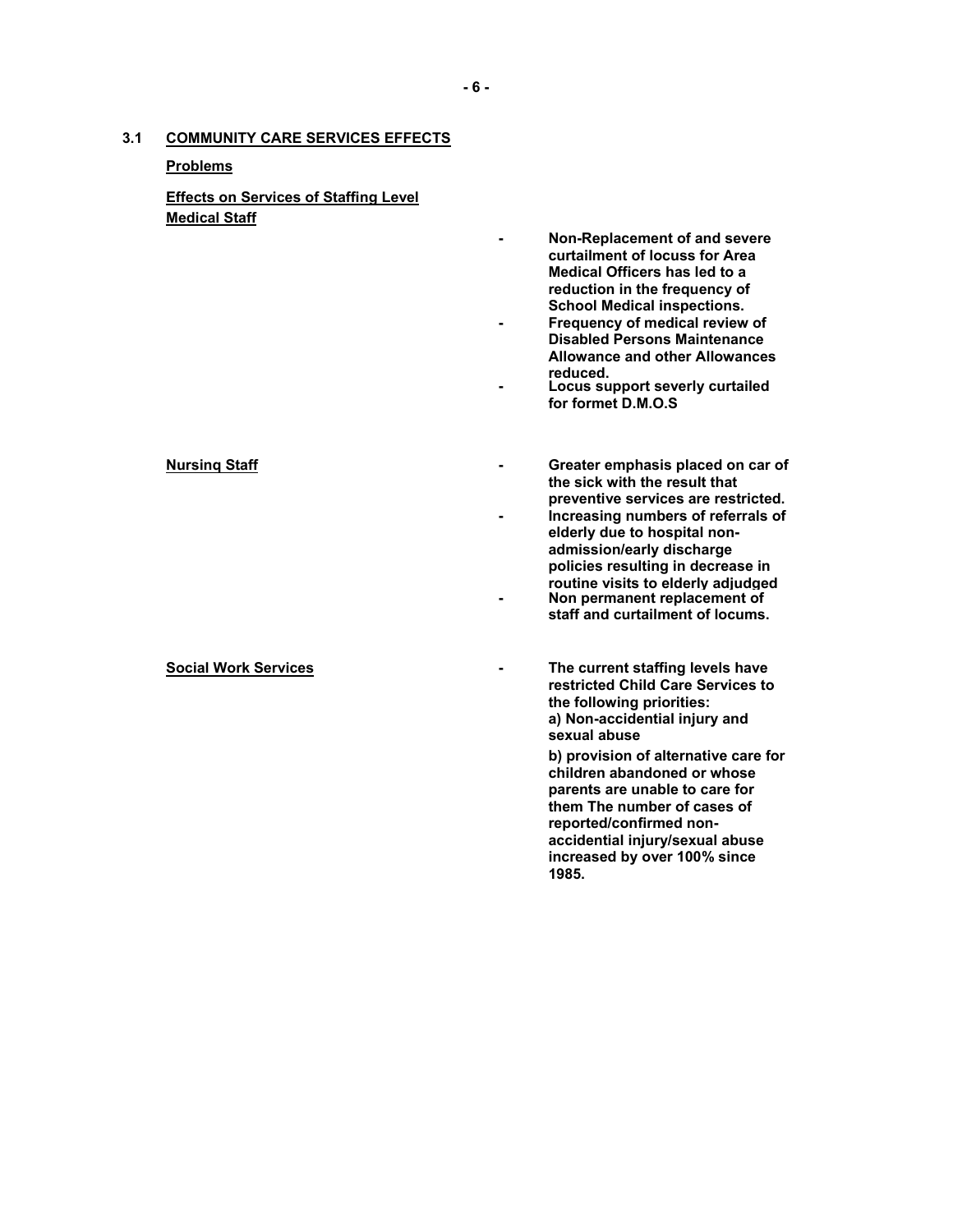**- Service (b) calls for the recruitment and assessment of adoptive and foster parents and their support following placement of children with them. The level of support that can be provided is, inevitably diminishing.** 

- **Expensive and time consuming, legal proceedings are now more frequent.** 
	- **increasing demand on services will follow new Child Care legislation.**

# **DENTAL AND ANCILLARY STAFF**

**Numbers of approvals for treatment have been increased in the last few months. Our Board is in the process of reviewing the structure of the Dental Services. This review is being undertaken by the Programme Manager with the aid of an Assistant chief Dental Officer who has been seconded to our Board by the Department of Health.** 

## **CLERICAL AND ADMINISTRATIVE STAFF**

**Vacancies in single handed and other small units e.g. receptionists and dental attendants must be filled to ensure that clinics etc. can be held. This is often at the expense of posts in larger offices with consequent disruption of work flow.** 

#### **OCCUPATIONAL THERAPISTE, SPEECH TEERAPISTS AND PHYSIOTHERAPISTS**

**Approval has been sought from the Department of Health for the recruitment of additional Physiotherapists.** 

# **ENVIRONMENTAL HEALTH OFFICERS AND ANCILLARY STAFF**

**Delay in filling of posts and the temporary nature of the appointments is unsatisfactory.** 

#### **CLINICS/HEALTH CENTRES STAFF (Porters, Caretakers, Cleaners)**

**Priority has to be given to the replacement of Health Centre staff, such as porters to ensure that the centres can be kept open. Continued lack of flexibility by the trade unions aggrevates the situation.**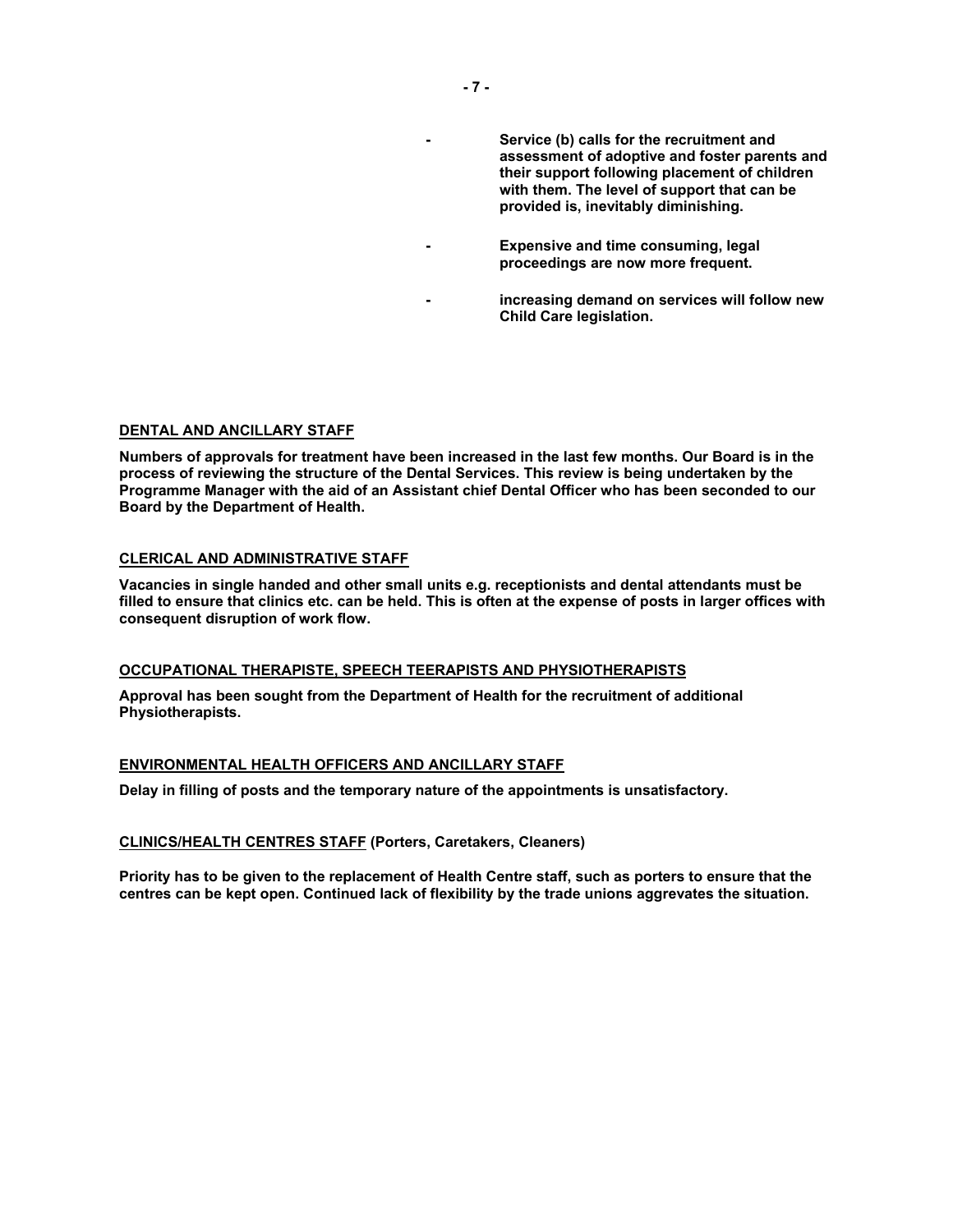# **SERVICES AFFECTED BY FACTORS OTHER THAN STAFFING**

# **(i) STATUTORY SERVICES**

**Demand from eligible persons for statutory services eg. welfare Allowances, Medicines Schemes, have to be met. Increased demand in 1988 for drugs refunds will result in overexpenditure of approximately £1 million on the Drugs Refund Scheme.** 

**The effects of some recent court decisions - may lead to an increase in epxenditure on allowances.** 

**In other sevices, such as Medical and Surgical Appliances, some restrictions/standardisation and recycling of requisites have been undertaken. In chiropody Services the number of treatments has been curtailed.** 

# **(ii) SERVICES PROVIDED BY OUTSIDE BODIES**

**Generally, the rates of subsidies/grant aid to voluntary organisations have been left at previous year's level and developments have been restricted to those centres which were already on stream.** 

# **(iii) DEVELOPMENTS**

**The number of persons in Rehabilitation Training has been restricted. It has not been possible until recently to respond to the developments of the Rehabilitation bodies and some new training places remain unused.** 

## **(iv) HOME HELPS/MEALS ON WHEELS**

**Levels of Home Helps and Meals on Wheels services maintained at 1987 levels. The capacity to meet any extra demands is restricted.**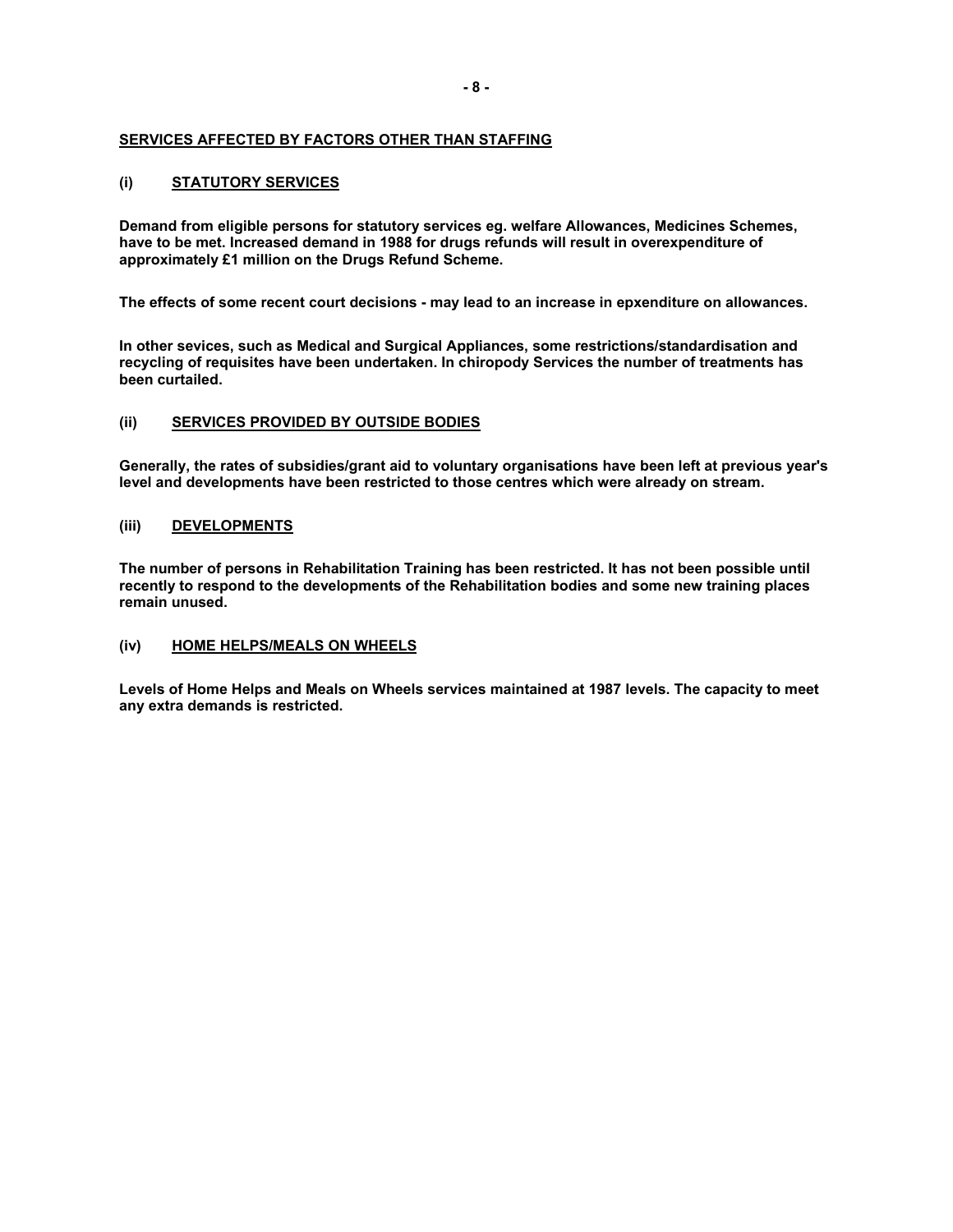# **4.1 SPECIAL HOSPITAL CARE PROGRAMME**

|     |                                                                   |                  | £ (000)  |  |
|-----|-------------------------------------------------------------------|------------------|----------|--|
|     | Unfavourable Budget Variance at<br>31 <sup>st</sup> October, 1988 |                  | 481      |  |
|     | <b>Analysed as follows:</b>                                       |                  |          |  |
|     | Pay                                                               |                  |          |  |
|     |                                                                   | £ (000)          |          |  |
|     | <b>Budget</b><br><b>Actual</b>                                    | 28,726<br>28,466 |          |  |
|     | <b>Favourable Variance</b>                                        |                  | 260      |  |
|     | Non Pay                                                           |                  |          |  |
|     | <b>Budget</b><br><b>Actual</b>                                    | 17,294<br>17,655 |          |  |
|     | <b>Unfavourable Variance</b>                                      |                  | (361)    |  |
|     | Income                                                            |                  |          |  |
|     | <b>Budget</b><br><b>Actual</b>                                    | 2.317<br>1937    |          |  |
|     | <b>Unfavourable Variance</b>                                      |                  | (380)    |  |
|     | <b>Total Unfavourable Variance</b>                                |                  | (481)    |  |
| 4.2 | <b>FACTORS GIVING RISE TO VARIANCES</b>                           |                  |          |  |
|     | Pay                                                               |                  |          |  |
|     | <b>Favourable Variance</b>                                        |                  | £<br>260 |  |
|     | % Favourable Variance                                             |                  | (.009%)  |  |
|     | Programme is achieving pay targets.                               |                  |          |  |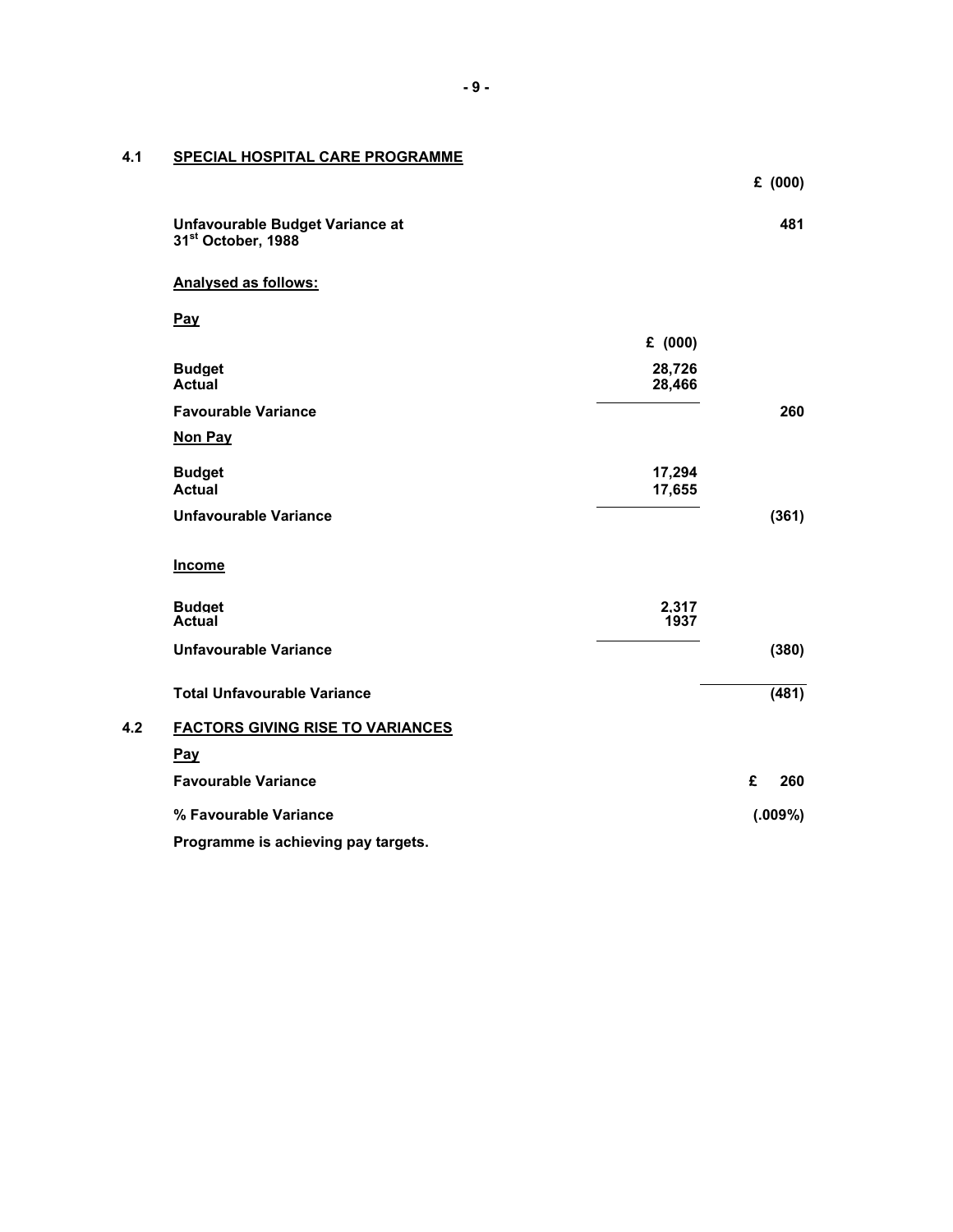| <u>Non Pay</u><br>Unfavourable variance<br>% Unfavourable variance                                                                                                                            |                                            | £ 361<br>$(2.1\%)$ |
|-----------------------------------------------------------------------------------------------------------------------------------------------------------------------------------------------|--------------------------------------------|--------------------|
| <b>Unfavourable Variances</b>                                                                                                                                                                 | £<br>(000)                                 |                    |
| St. Brendan's Hospital and<br>associated catchment areas<br><b>St. Ita's Hospital</b><br><b>St. Loman's Hospital</b><br><b>Newcastle Hospital</b><br><b>Child Psychiatry</b><br><b>Others</b> | 249<br>158<br>111<br>71<br>56<br>56<br>701 |                    |
| <b>Favourable Variances</b>                                                                                                                                                                   |                                            |                    |
| <b>Restructuring funding to</b><br>outside organizations<br><b>Others</b>                                                                                                                     | 235<br>105<br>340                          |                    |

**The unfavourable variances arise generally in respect of increased costs of Community Psychiatric Services. The commissioning of new Hostels and other community facilites have been met from within the Programme's allocation. Allowances paid to hostel residents I pending determination of their entitlement to statutory welfare allowances represents a significant commitment.** 

#### **Income**

| Unfavourable variance   | £ 380      |
|-------------------------|------------|
| % Unfavourable variance | $(16.4\%)$ |

**This unfavourable variance reflects the decrease in patient - maintenance income associated with the process of transferring patients to the community. In the longer term savings will accrue from this policy through a reduction of our institutional costs. However, there is a time delay between the date when patients are moved out and the date on which wards are ultimately closed. In this interim period our Board loses the benefit of the patients income but still has to meet the overheads of the institutions concerned.** 

**Action taken by the Programme to date has succeeded in stabilizing the shortfall. It is not anticipated that this adverse budgetary situation will worsen between now and the year end.**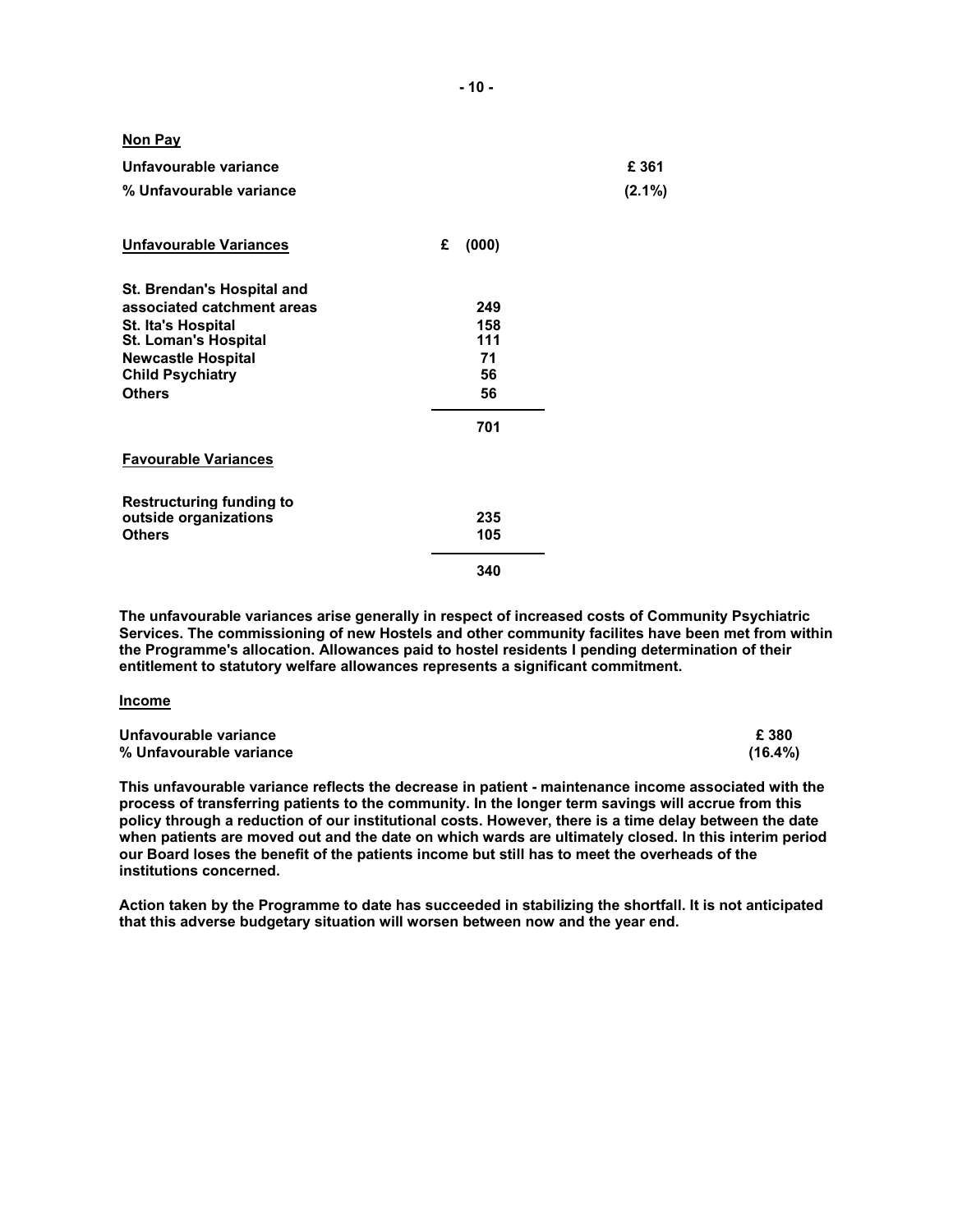# **4.3 SPECIAL HOSPITAL CARE SERVICES EFFECTS**

# **Services for Psychiatric Patients**

# **(i) Institutional Problems**

|      | ٠                     | High level of staff reductions                                                     |
|------|-----------------------|------------------------------------------------------------------------------------|
|      | $\blacksquare$        | <b>Rehabilitation and Social Services restricted</b>                               |
|      | ٠                     | Condition of Buildings Furniture and Equipment<br>deteriorating                    |
| (ii) | Move to the Community |                                                                                    |
|      | <b>Problems</b>       | Process of transfer has slowed up                                                  |
|      | ٠                     | The freeing up of Institutional Resources have been<br>used to meet Budget Targets |
|      |                       |                                                                                    |

**- The development and equiping of community facilities is significant and has to be met from current revenue. In the commissioning of hostels secondhand furniture has been used. The maintenance of community residential facilities to the standards prevailing in the locality will be a problem.** 

# **MENTAL HANDICAP SERVICES**

**No capacity for further admissions - Major problems with adult mentally handicapped having dual handicaps who require residential care - Staff shortages - The job situation is causing major problems relative to job placement opportunities for patients.** 

**- The mildly handicapped are very vulnerable in the current climate.**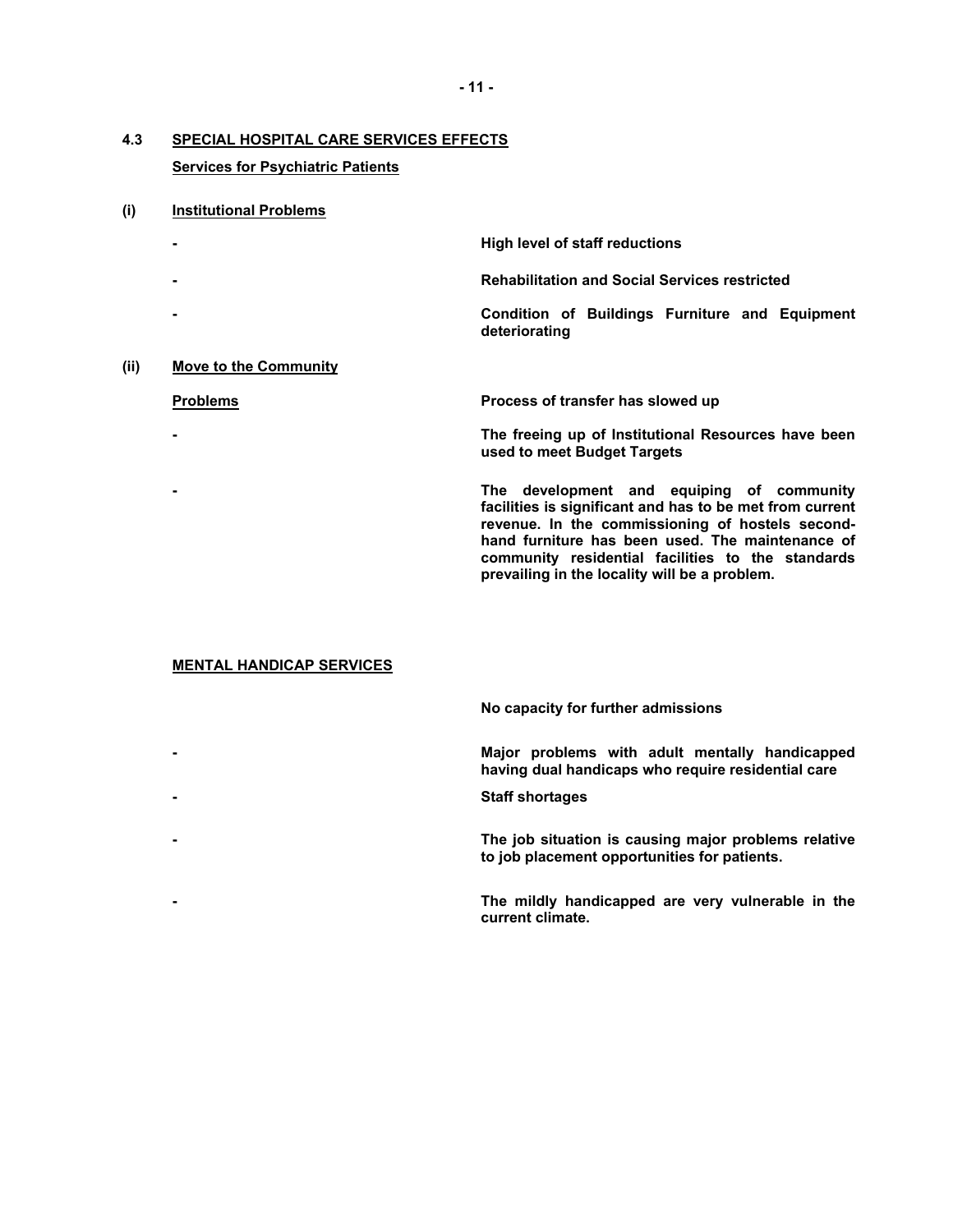# **5.1 GENERAL HOSPITAL CARE PROGRAMME**

|     |                                                                   |                  | £ | (000)     |
|-----|-------------------------------------------------------------------|------------------|---|-----------|
|     | Unfavourable Budget Variance at<br>31 <sup>st</sup> October, 1988 |                  |   | 88        |
|     | Analysed as follows:                                              |                  |   |           |
|     | <b>Pay</b>                                                        |                  |   |           |
|     |                                                                   | £<br>(000)       |   |           |
|     | <b>Budget</b><br><b>Actual</b>                                    | 27,434<br>27,724 |   |           |
|     | <b>Unfavourable Variance</b>                                      |                  |   | (290)     |
|     | Non Pay                                                           |                  |   |           |
|     | <b>Budget</b>                                                     | 17,903           |   |           |
|     | <b>Actual</b>                                                     | 17,739           |   |           |
|     | <b>Favourable Variance</b>                                        |                  |   | (164)     |
|     | <b>Income</b>                                                     |                  |   |           |
|     | <b>Budget</b>                                                     | 3,869            |   |           |
|     | <b>Actual</b>                                                     | 4,083            |   |           |
|     | <b>Favourable Variance</b>                                        |                  |   | 214       |
|     | <b>Total Favourable Variance</b>                                  |                  |   | 88        |
| 5.2 | <b>FACTORS GIVING RISE TO VARIANCES</b>                           |                  |   |           |
|     | Pay                                                               |                  |   |           |
|     | <b>Unfavourable Variance</b>                                      |                  |   | £ 290     |
|     | % Unfavourable Variance                                           |                  |   | $(1.1\%)$ |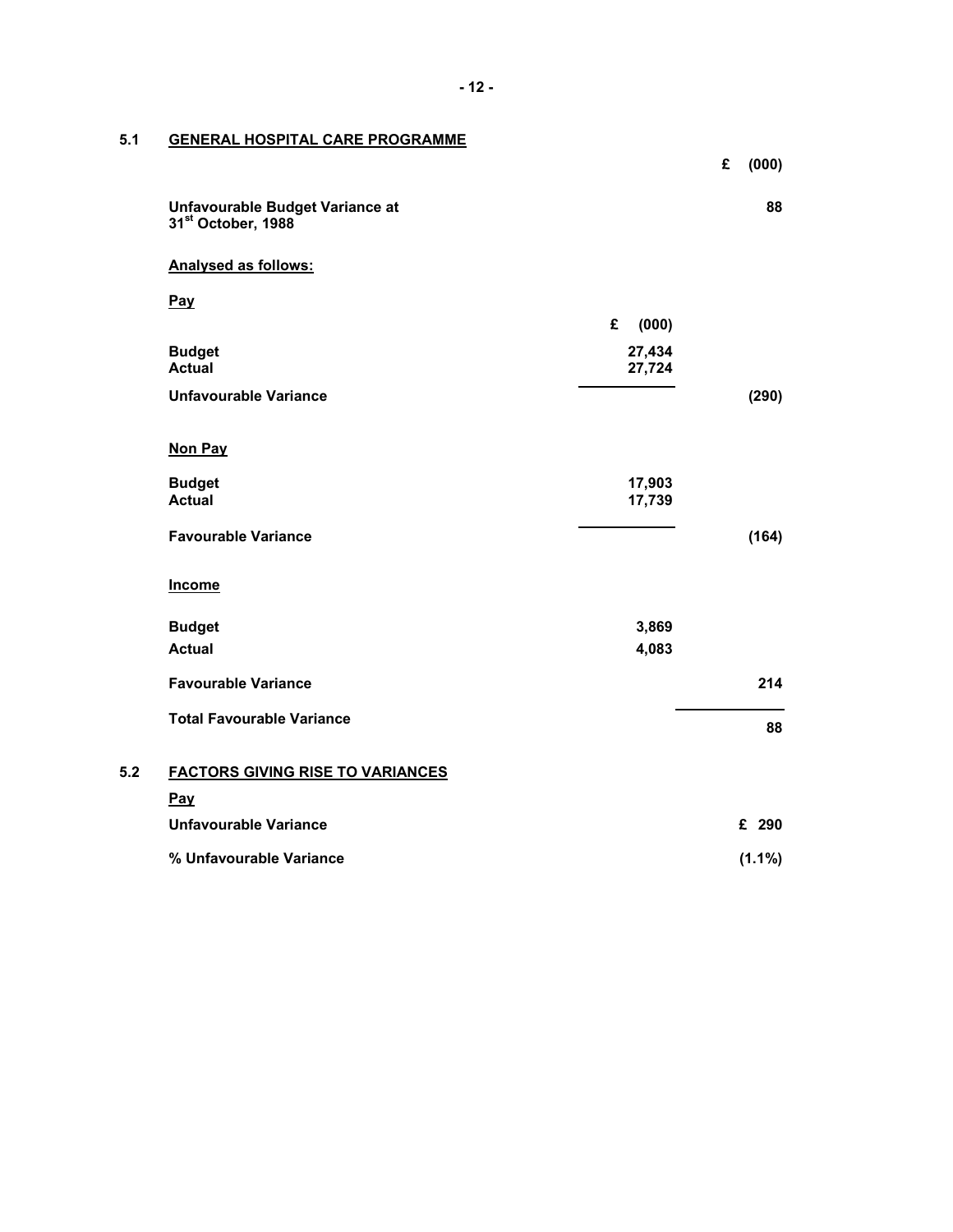**Unfavourable variances**

|                                                 | £(000)    |
|-------------------------------------------------|-----------|
| <b>Naas Hospital</b><br><b>St. Brigids Home</b> | 154<br>98 |
| <b>Transport</b>                                | 141       |
| <b>Athy Hospital</b>                            | 66        |
| <b>Baltinglass Hospital</b>                     | 38        |
| <b>Bru Chaoimhin</b>                            | 33        |
| <b>St. Clara's Home</b>                         | 28        |
| <b>Others</b>                                   | 65        |
|                                                 | 623       |
| <b>Favourable variances</b>                     |           |
| <b>Cherry Orchard Hospital</b>                  | 118       |
| <b>James Connolly Memorial Hospital</b>         | 114       |
| <b>Others</b>                                   | 101       |
|                                                 | 333       |

**As a result of the temporary ward closures foe the summer months and the level of staff resignations the upward trend in pay expenditure has slowed down. With the onset of the Winter it is expected that these beds will have to be recommissioned. It is anticipated that the demands, particularly for elderly care services, will result in an overexpenditure of about £500,000 on the pay budget for the programme. This overexpenditure is being offset by savings in non pay expenditure and by additional income generated by the Programme.** 

| Non Pay                                                                         |                    |
|---------------------------------------------------------------------------------|--------------------|
| <b>Favourable Variance</b>                                                      | £164               |
| Non Pay expenditure trends for the remainder of the<br>year will be favourable. |                    |
| <b>Income</b>                                                                   |                    |
| <b>Favourable Variance</b><br>% Favourable Variance                             | £ 214<br>$(5.5\%)$ |

**The favourable variance is largely in respect of higher than predicted collection levels of the £10 hospital charges in the majority of the Board' hospitals.**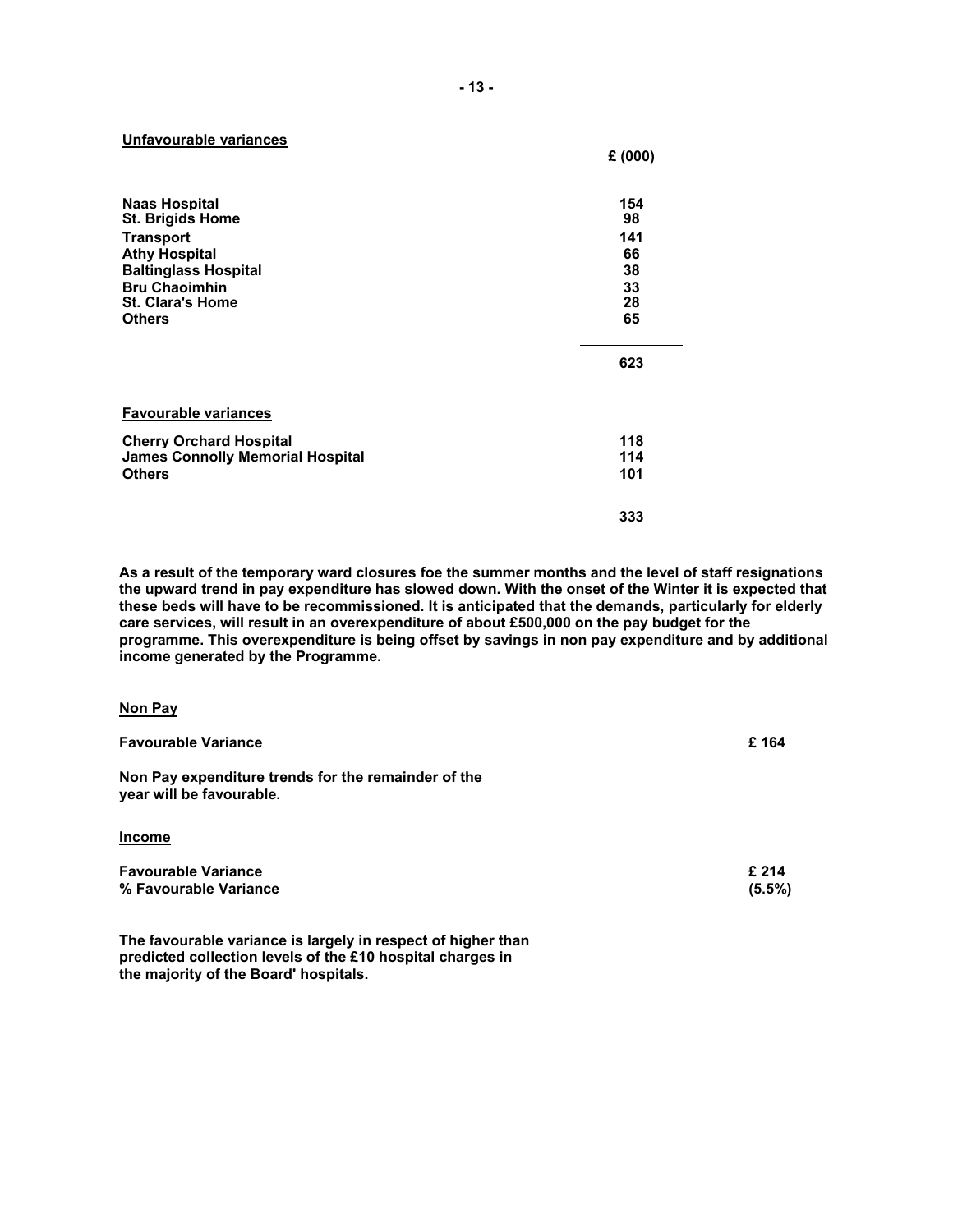# **5.3 GENERAL HOSPITAL CARE SERVICE EFFECTS**

# **HOSPITALS**

- **Employment Restrictions**
- **Nurse/patient ratios at reduced levels.**
- **Reduced Elective admissions.**
- **Waiting lists increasing.**
- **Reduced maintenance of buildings.**
- **Acute hospital beds being blocked by elderly patients requiring long stay care and also young chronic disabled persons. This is a countrywide problem.**

#### **AMBULANCE/TRANSPORT**

- **PROBLEMS Employment Restrictions** 
	- **Limited transport availability for Day Hospital and Day Care for elderly and mental handicap patients and O.P. Clinic attendances**
	- **Delays in inter-hospital transfers.**
	- **Interuption of vehicle replacement policy leading to,** 
		- **(i) increased vehicle down time**
		- **(ii) increased maintenance cost**
		- **(iii) build up of replacement needs**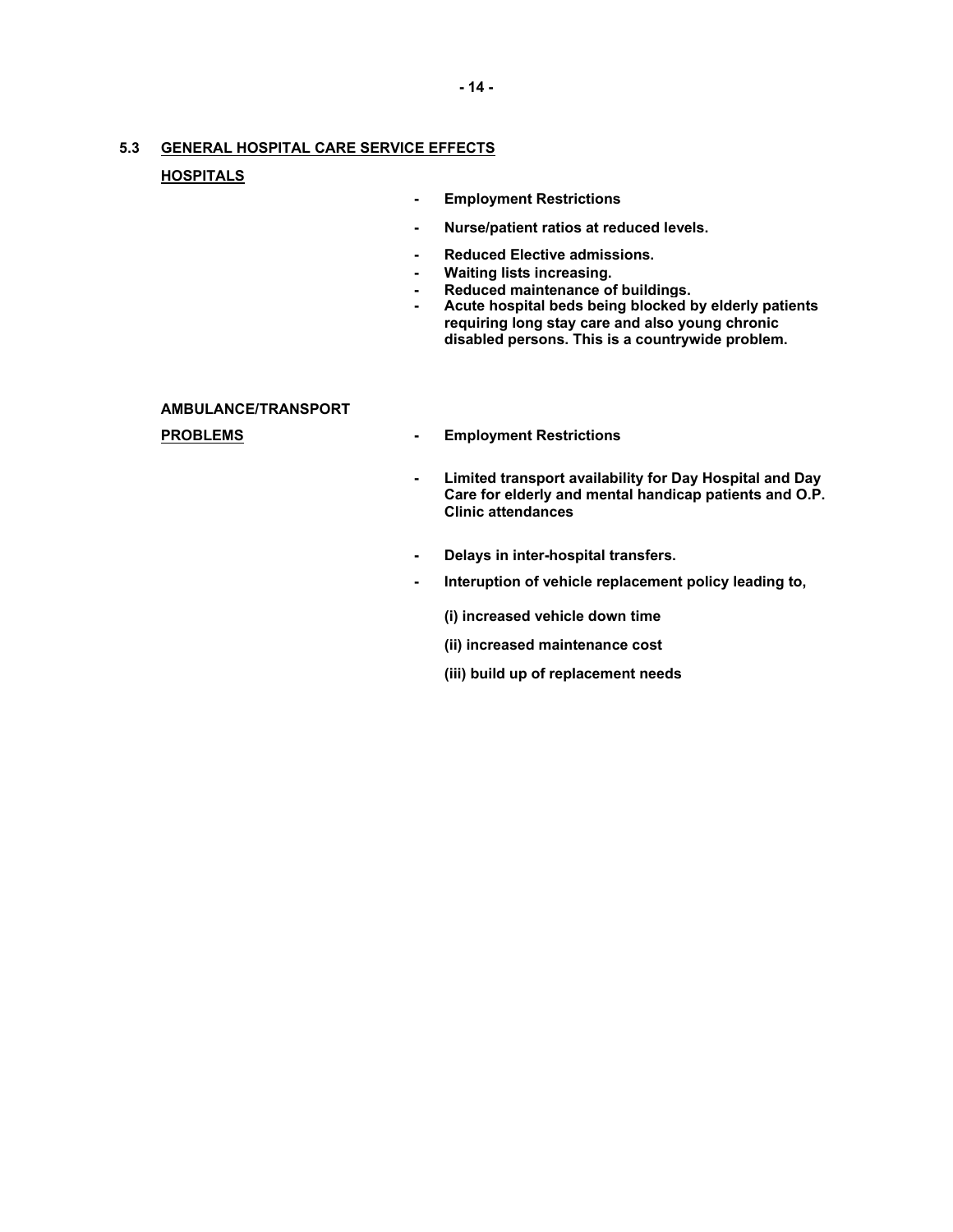# **SERVICES FOR ELDERLY**

- **PROBLEMS Respite admissions curtailed** 
	- **Intermittent admissions reduced**
	- **Rehabilitation services reduced and curtailed.**
	- **Assessment/Rehabilitation beds being blocked. Capacity insufficient to meet demand for long stay beds. Problem will be acute in 1989.**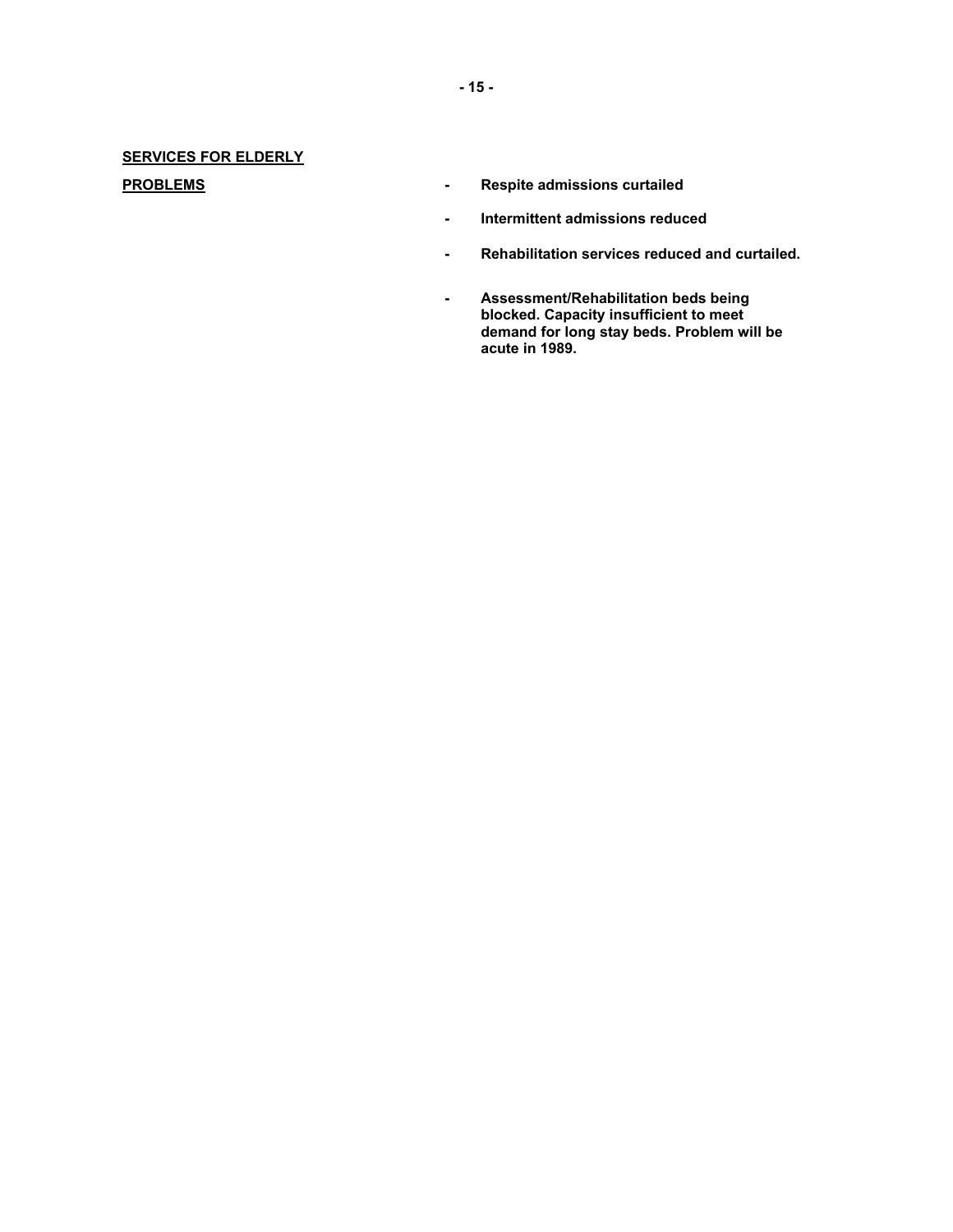# **6.1 CENTRAL SERVICES**

|     |                                                                   |                  | £(000)    |
|-----|-------------------------------------------------------------------|------------------|-----------|
|     | Unfavourable Budget Variance at<br>31 <sup>st</sup> October, 1988 |                  | 209       |
|     | Analysed as follows:                                              |                  |           |
|     | <b>Pay</b>                                                        |                  |           |
|     |                                                                   | £(000)           |           |
|     | <b>Budget</b><br><b>Actual</b>                                    | 14,990<br>15,274 |           |
|     | <b>Unfavourable Variance</b>                                      |                  | 284       |
|     | <b>Non Pay</b>                                                    |                  |           |
|     | <b>Budget</b><br><b>Actual</b>                                    | 5,099<br>4,935   |           |
|     | <b>Favourable Variance</b>                                        |                  | 164       |
|     | Income                                                            |                  |           |
|     | <b>Budget</b>                                                     | 3,677            |           |
|     | <b>Actual</b>                                                     | 3,568            |           |
|     | <b>Unfavourable Variance</b>                                      |                  | (89)      |
|     | <b>Total Unfavourable Variance</b>                                |                  | (209)     |
| 6.2 | <b>FACTORS GIVING RISE TO VARIANCES</b>                           |                  |           |
|     | Pay                                                               |                  |           |
|     | <b>Unfavourable Variance</b>                                      |                  | £284      |
|     | % Unfavourable Variance                                           |                  | $(1.9\%)$ |